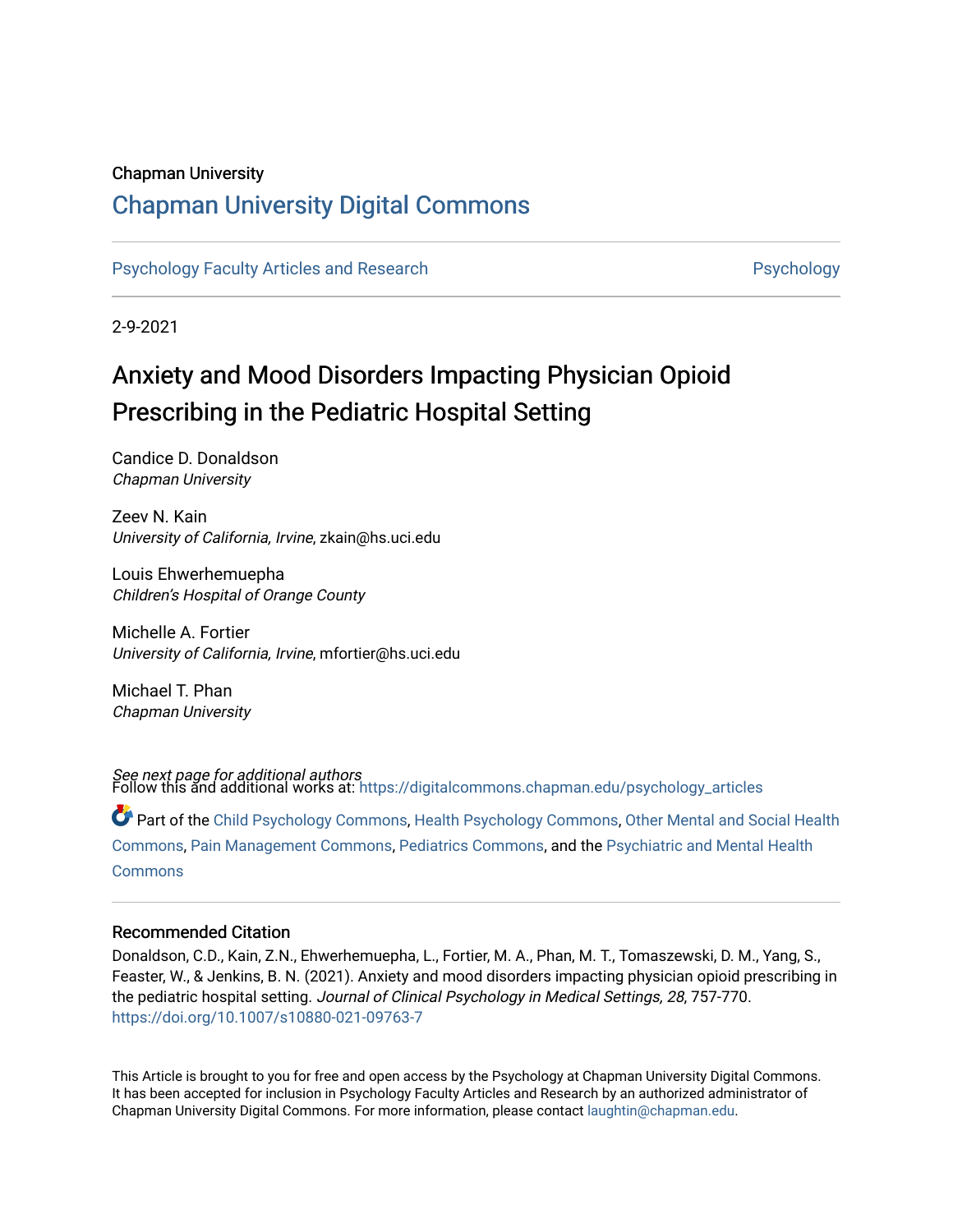# Anxiety and Mood Disorders Impacting Physician Opioid Prescribing in the Pediatric Hospital Setting

### **Comments**

This is a pre-copy-editing, author-produced PDF of an article accepted for publication in Journal of Clinical Psychology in Medical Settings, volume 28, in 2021 following peer review. The final publication may differ and is available at Springer via [https://doi.org/10.1007/s10880-021-09763-7.](https://doi.org/10.1007/s10880-021-09763-7)

[A free-to-read copy of the final published article is available here](https://rdcu.be/cfpcf)

Copyright Springer

## Authors

Candice D. Donaldson, Zeev N. Kain, Louis Ehwerhemuepha, Michelle A. Fortier, Michael T. Phan, Daniel M. Tomaszewski, Sun Yang, William Feaster, and Brooke N. Jenkins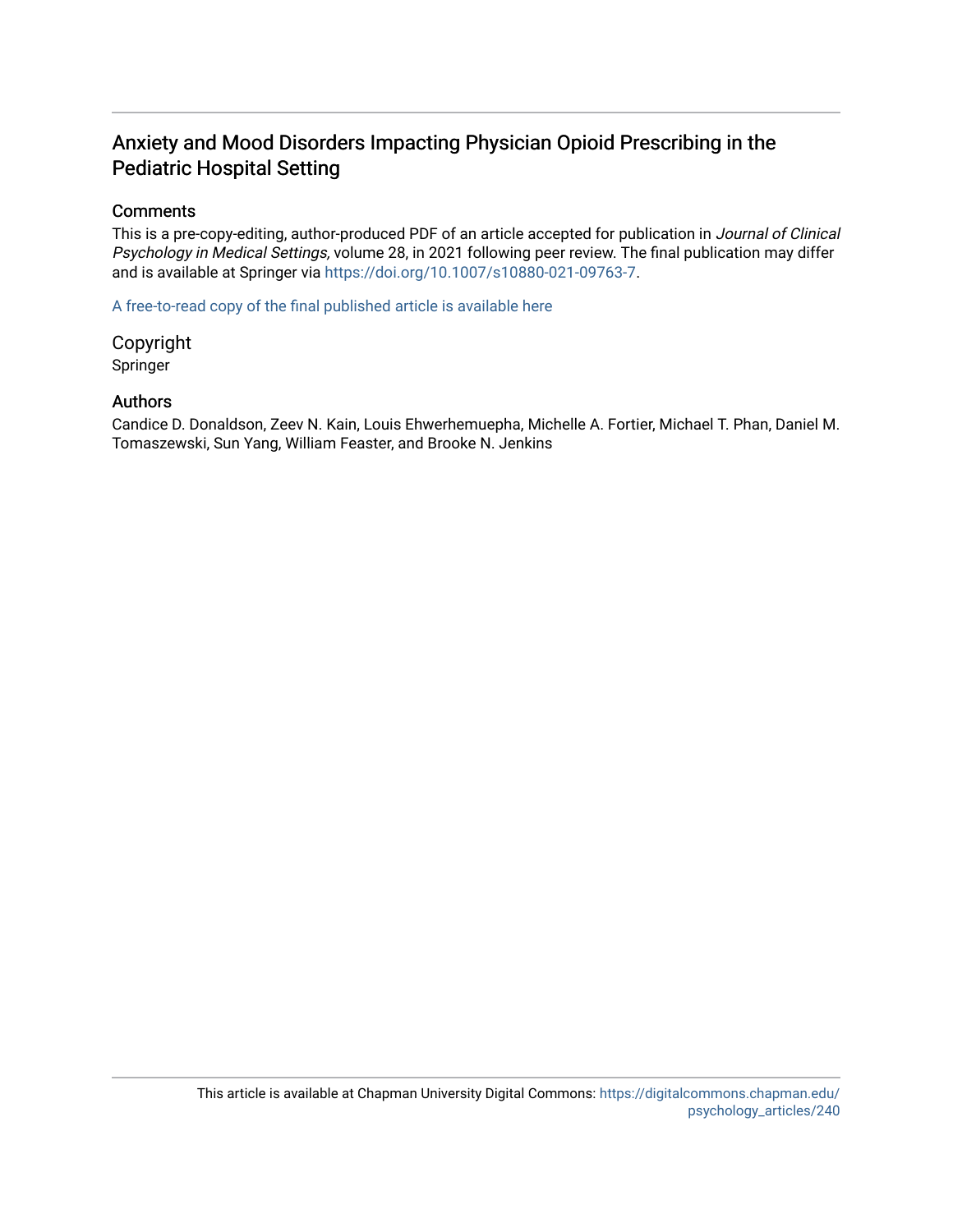# **Anxiety and Mood Disorders Impacting Physician Opioid Prescribing in the Pediatric Hospital Setting**

Candice D. Donaldson<sup>a,b</sup>, Zeev N. Kain<sup>bc</sup>, Louis Ehwerhemuepha<sup>d</sup>,

Michelle A. Fortier<sup>b,e</sup>, Michael T. Phan<sup>f</sup>, Daniel M. Tomaszewski<sup>f,g</sup>, Sun Yang<sup>h</sup>,

William Feaster<sup>d</sup>, Brooke N. Jenkins<sup>a,b,c</sup>

a Chapman University, Department of Psychology, Orange, CA

<sup>b</sup> University of California Irvine, Center on Stress & Health, Irvine, CA

<sup>c</sup> University of California Irvine, Department of Anesthesiology and Perioperative Care, Irvine,

CA

<sup>d</sup>Children's Hospital of Orange County, Department of Information Systems, Orange, CA

e University of California Irvine, Sue & Bill Gross School of Nursing, Irvine, CA

- f Chapman University, School of Pharmacy, Department of Biomedical and Pharmaceutical Sciences, Orange, CA
- g University of Southern California, School of Pharmacy, Schaeffer Center for Health Policy and Economics, Los Angeles, CA

<sup>h</sup>Chapman University, School of Pharmacy, Department of Pharmacy Practice, Orange, CA **Address correspondence to:** Dr. Brooke N. Jenkins, PhD, (bjenkins@chapman.edu) Crean College of Health and Behavioral Sciences, Chapman University, One University Drive, Orange, CA 92866

**Running Head:** Anxiety, Mood Disorders, and Opioid Prescribing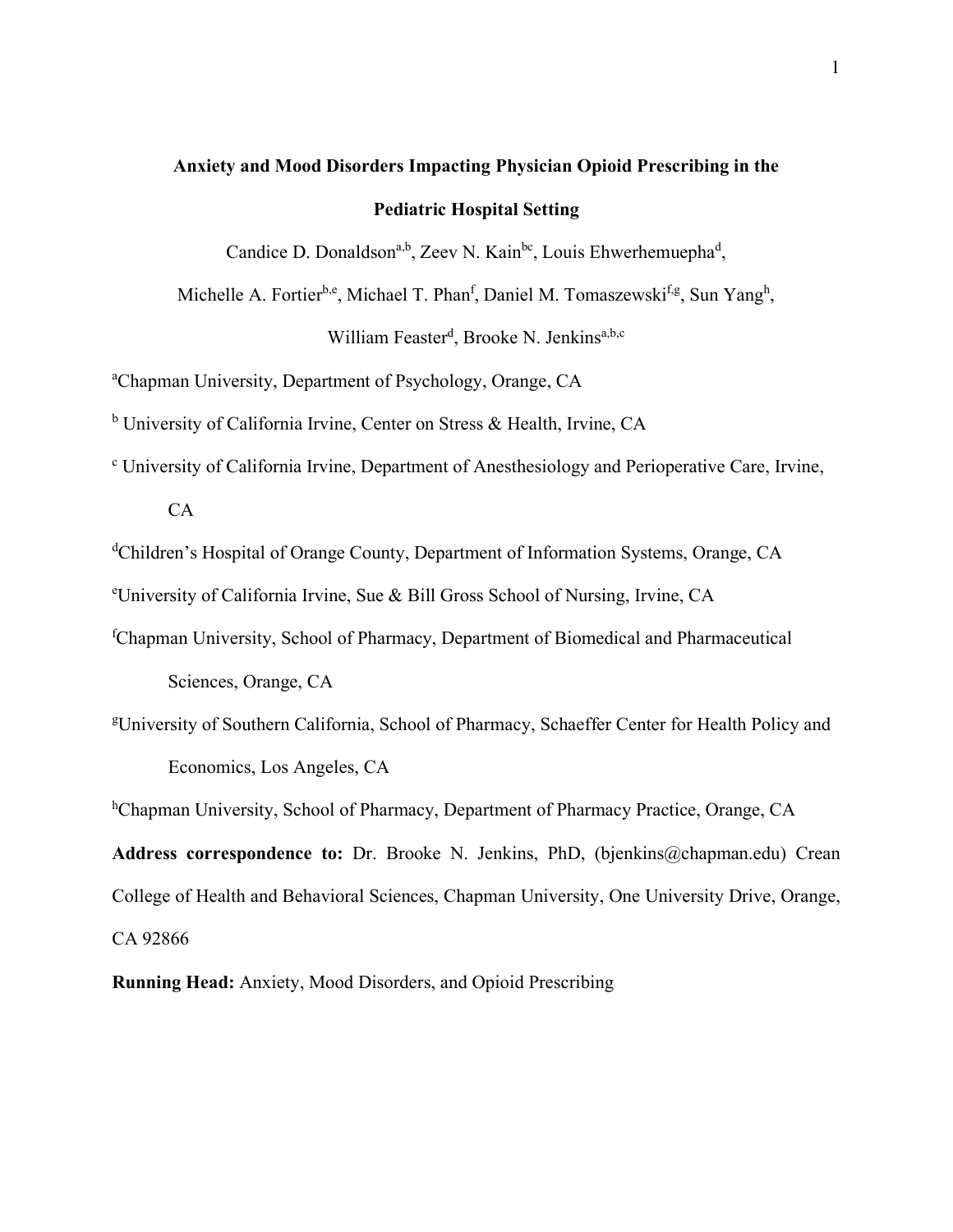#### **Abstract**

This research examined whether pediatric inpatients without an anxiety/mood disorder are more likely to receive opioids in response to pain compared to patients diagnosed with a mental health condition. Research questions were tested using cross-sectional inpatient electronic medical record data. Propensity score matching was used to match patients with a disorder with patients without the disorder (anxiety analyses:  $N = 2,892$ ; mood analyses:  $N = 1,042$ ). Although patients with anxiety and mood disorders experienced greater pain, physicians were less likely to order opioids for these patients. Analyses also disclosed an interaction of anxiety with pain—the painopioid relation was stronger for patients without an anxiety disorder than for patients with an anxiety diagnosis. Instead, physicians were more likely to place non-opioid analgesic orders to the manage the pain of patients with anxiety disorders. Findings imply that pain management decisions might be influenced by patient mental health.

**Keywords:** opioids; pediatric pain; pain management; mood disorders; anxiety disorders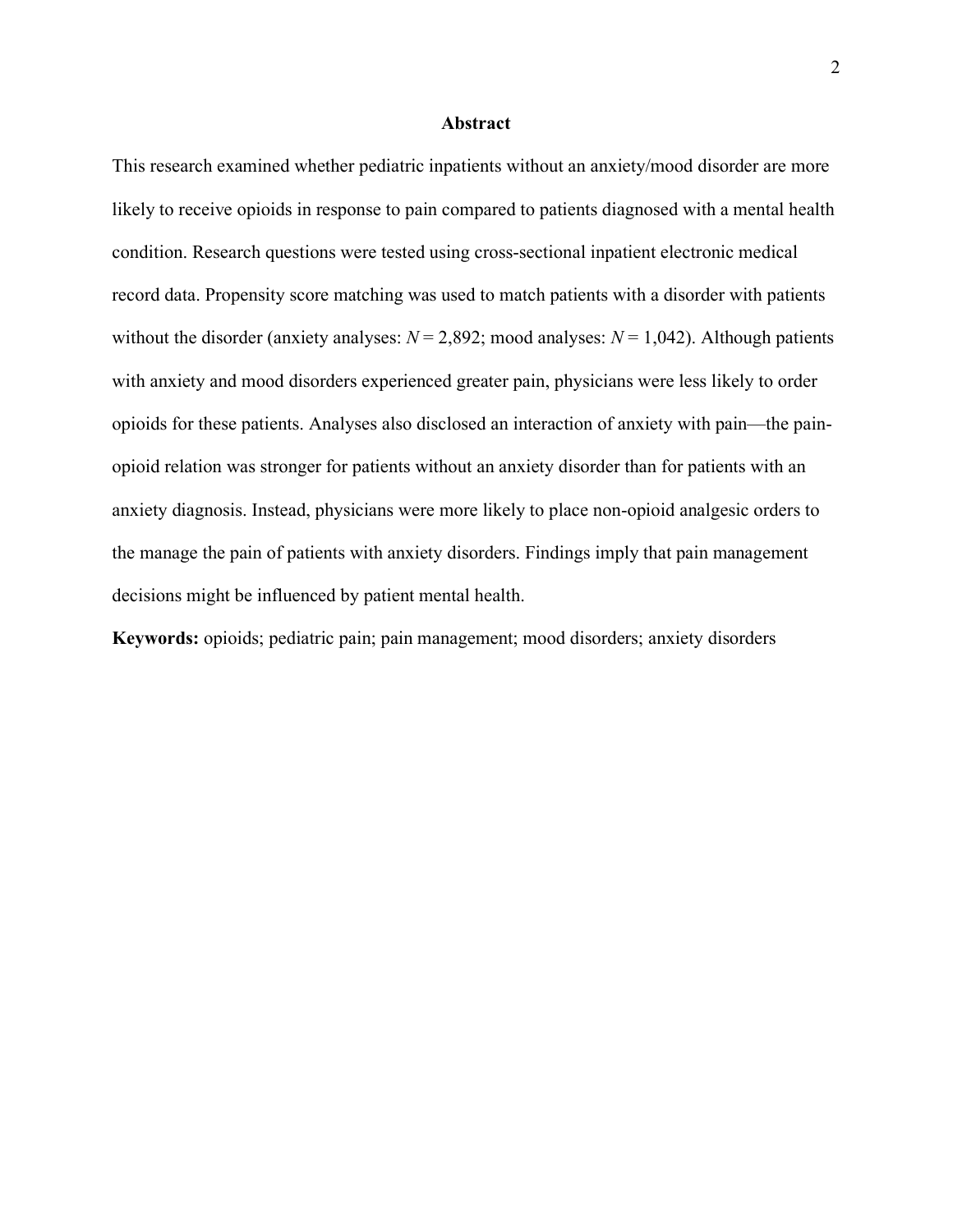#### **Introduction**

The opioid epidemic has emerged as a public health crisis in the U.S., with about 47,000 Americans dying from an opioid-related overdose annually (Center for Disease Control and National Center for Health Statistics, 2018). Children and adolescents have also been impacted by this opioid epidemic. A study of pediatric deaths from opioids suggests a 268.2% increase in mortality rates between 1999-2016 (Gaither, Shabanova, & Leventhal, 2018), with approximately 16.2% of all emergency department visits for patients ages  $13 - 17$  being associated with opioid use (Tomaszewski, Arbuckle, Yang, & Linstead, 2018). Nationally, about 3.6% of adolescents between the ages of 12 and 17 report misusing an opioid in the past year (Substance Abuse and Mental Health Services Administration, 2017). This is troubling, as initiating opioid misuse between the ages of 10 and 12 years old has been linked with a high risk of transitioning to heroin use in adolescence and young adulthood (Cerdá, Santaella, Marshall, Kim, & Martins, 2015).

Despite this risk of opioid misuse and its adverse consequences, research on the legitimate use of prescribed opioids in pediatric patients is relatively scarce. Notably, prescribed opioid use from a physician in a pediatric hospital setting has been identified as a risk factor of youth opioid misuse (McCabe et al., 2017). A national study showed that legitimate opioid use during adolescence was associated with a 33% increase in the risk of future nonmedical use during young adulthood (Miech, Johnston, O'Malley, Keyes, & Heard, 2015). Similarly, pediatric patients prescribed opioids for postoperative pain have been shown to be at risk for persistently using opioids 3 to 6 months after the surgical recovery period (Harbaugh et al., 2018). Given the link between medical opioid use with misuse (McCabe et al., 2017) and persistent use (Edlund et al., 2014), researchers have begun to assess the relationship between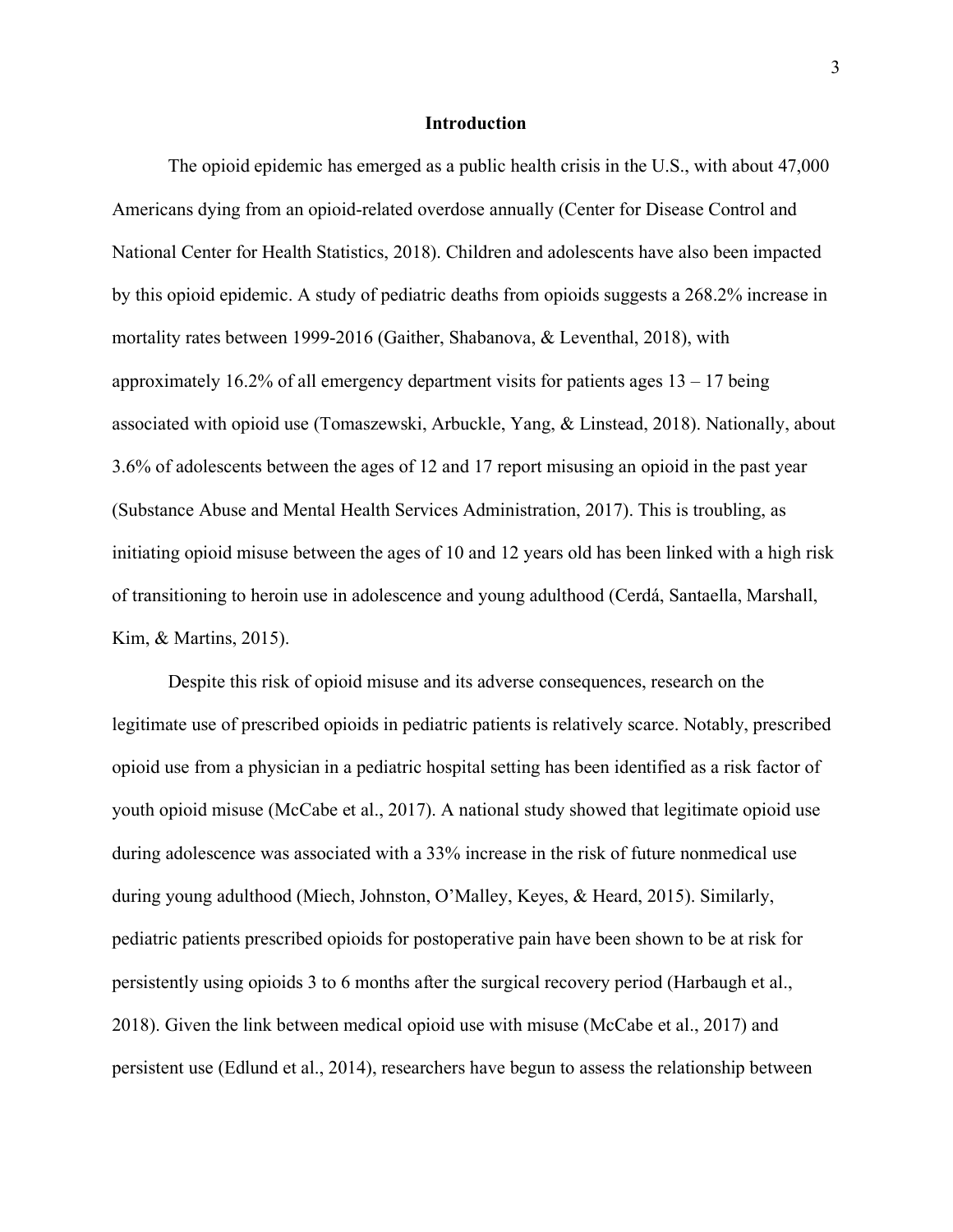pain and opioid prescribing in both the outpatient (Donaldson et al., 2020; Kain et al., 2020) and hospital setting (Womer et al., 2014).

Pain in hospitalized children is common (Friedrichsdorf et al., 2015), with about 27% of pediatric patients experiencing moderate to severe pain (Groenewald, Rabbitts, Schroeder, & Harrison, 2012). Specifically, pain is defined as "an unpleasant sensory and emotional experience, associated with actual or threatened tissue damage, or described in terms of such"(International Association for the Study of Pain, 1994), signifying that pain is a cognitive, and emotional response to nociception (Bushnell, Čeko, & Low, 2013). However, the intensity of pain experienced can greatly vary for a given noxious stimulus based on the interactive effects of biological (e.g., genetics), psychological (e.g., distress, emotions, coping strategies), and social (e.g., culture, family relationships) factors (Rahim-Williams, Riley, Williams, & Fillingim, 2012; Taylor, 2015).

A link between anxiety and depression severity with pain has been established in both adult and pediatric samples. In a longitudinal study with adult patients being treated for chronic musculoskeletal pain and depression, Bair and associates (2013) found that baseline anxiety symptomology predicted pain during a 12 month follow-up assessment. Specifically, patients scoring higher on the Generalized Anxiety Disorder scale (Spitzer, Kroenke, Williams, & Löwe, 2006) reported greater pain severity one year later. Similar trends have been found for pediatric patients. Stanford and associates (2008) showed that depression and anxiety severity were associated with recurrent head, stomach, and back pain in a sample of 10 to 11 year old respondents followed longitudinally overtime. In contrast, the diagnostic relationship between common psychiatric disorders (e.g., anxiety and depression) with pain is less understood. Dorn et al. (2003) conducted a cross-sectional study with children and adolescents between the ages of 8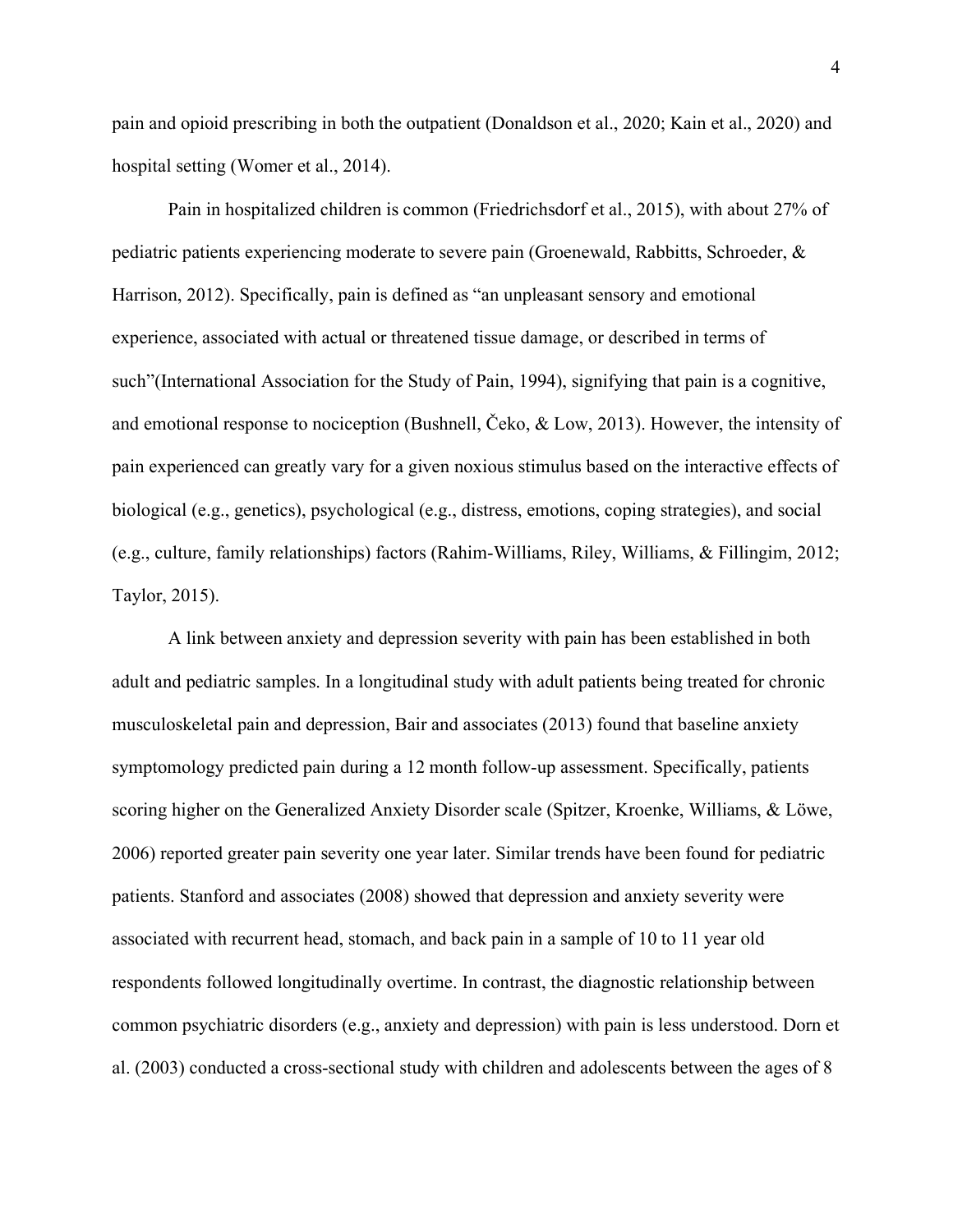and 16 and found that 50% of youth with recurrent abdominal pain met the diagnostic criteria for an anxiety disorder. However, additional research is needed to better understand differences in pain severity based on the presence or absence of a mental health disorder.

Opioid use is also associated with mental health in adult patients. Specifically, previous studies advocate that adults with mental health co-morbidities have a higher likelihood of receiving an opioid prescription (Davis, Lin, Liu, & Sites, 2017) and regularly using prescription opioids (Halbert, Davis, & Wee, 2016; Sullivan, Edlund, Zhang, Unützer, & Wells, 2006). Research (Goesling et al., 2015) also suggests that pain and mental health might interact to influence opioid prescribing and use. Goesling and associates (2015) examined the relationship between pain and opioid use in depressed adults with chronic pain, and found that depression moderated the pain-opioid use relationship. For patients with no depressive symptoms, there was a positive association between pain severity and opioid use. However, for patients with symptoms of depression, there was no significant relationship between pain severity and opioid use.

In adolescents, studies have established a link between adolescent depression with opioid misuse (Havens, Young, & Havens, 2011), persistent use (Whiteside et al., 2016), and abuse (Edlund et al., 2015). However, the relationship between pain and opioid prescribing for pediatric patients diagnosed with anxiety and mood diagnoses has been understudied (Groenewald, Zhou, Palermo, & Van Cleve, 2019; Quinn et al., 2018). Quinn and associates (2018) investigated relationships between mental health and opioid prescribing using a database of commercial insurance claims. In this study, patients with anxiety and mood disorders were more likely to be prescribed a prescription opioid and to receive long-term opioid therapy. Similarly, Groenewald et al. (2019) found that anxiety and mood disorders were related with an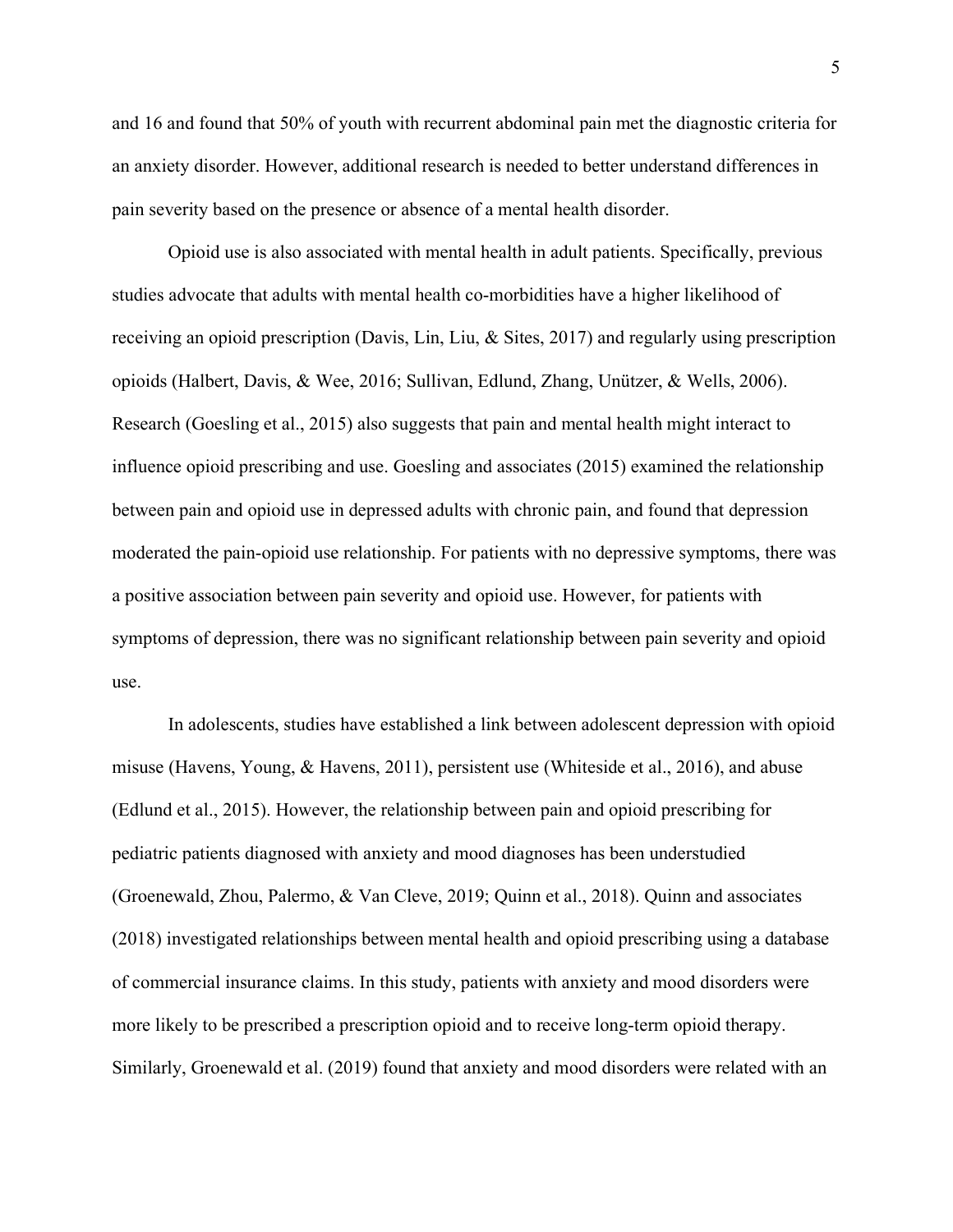increased risk of opioid overdose in a retrospective analysis of privately insured adolescent patients. Still, despite the utility of these studies, there is a lack of research assessing statistical interactions between pain severity and diagnosis on the prescription of opioid medications in one multivariable model for pediatric inpatients.

Given this gap in the literature, research examining differences in pain and opioid use based on mental health in a pediatric inpatient setting is important for encouraging appropriate and safe pain management across diverse groups, before patients develop future problems with misuse and persistent use. As such, the current study aims to determine whether differences in pain and physician opioid ordering exist for patients with mental health comorbidities, and whether, the relationship between pain and opioids differs based on mental health diagnosis during the patient's visit. It is hypothesized that patients diagnosed with anxiety and mood disorders during their inpatient stay will experience higher levels of pain during their hospital admission. Additionally, the presence or absence of an anxiety/mood disorder diagnoses is postulated to moderate the relationship between inpatient pain and the number of opioid medications ordered (Goesling et al., 2015). Specifically, patients without an anxiety or mood disorder diagnosis are anticipated to be more likely to receive opioid orders in response to clinically significant pain compared to patients with a mental health diagnosis.

#### **Method**

#### **Data Source**

Research questions were assessed using cross-sectional inpatient encounter data from June 2013 to June 2018 that was retrieved from a pediatric children's hospital. Electronic medical record information (EMR) was extracted from pediatric patients between the ages of 0 and 18 (*N*  $= 81,018$ ) that were admitted as inpatients across a variety of care settings and were prescribed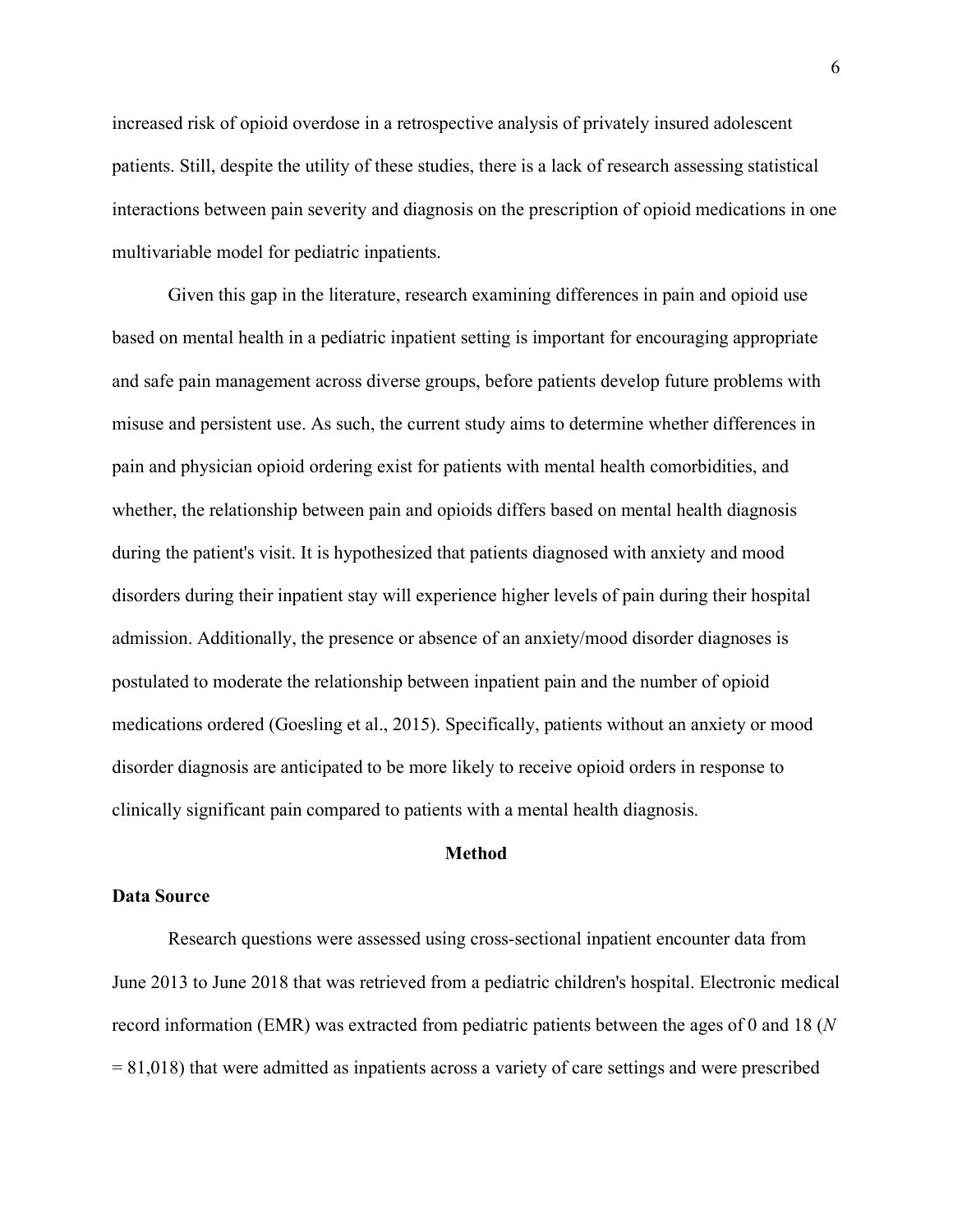medication to manage pain. Records were de-identified and patients were assigned a unique encounter identifier, allowing medical record information to be linked.

#### **Inclusion Criteria and Data Cleaning**

Given the low prevalence of anxiety and mood disorders in patients under the age of 2, only patients between the ages of 2 and 18 were included in the analysis  $(N = 63,195)$ . Further, the objective of this research was to examine differences in opioid prescribing for patients without cancer-associated chronic pain; thus, information on neoplasms was extracted using International Classification of Diseases, Ninth/Tenth revision (ICD-9/10), Clinical Modification codes C00 through D49. Patients with neoplasms ( $n = 8,017$ ) were identified using the diagnosis codes and excluded from the analyses (Chung et al., 2018; Richardson et al., 2011). Patient length of stay was then examined for outliers. Patients in the 99<sup>th</sup> percentile ( $n = 647$ ) were excluded from the remaining analyses  $(N = 54, 531)$ .

#### **Variables**

**Pain severity.** Patient pain is assessed by healthcare providers throughout the in-patients' hospital stay using several developmentally and situationally appropriate measurement tools (i.e., Faces, Legs, Activity, Cry, and Consolability scale [Voepel-Lewis, Merkel, Tait, Trzcinka, & Malviya, 2002], Faces Pain Scale [Hicks, von Baeyer, Spafford, van Korlaar, & Goodenough, 2001], Numeric Rating Scale [Miró, Castarlenas, & Huguet, 2009], and Neonatal Pain, Agitation and Sedation Scale [Hummel, Puchalski, Creech, & Weiss, 2008]). For the purpose of the present study, patient maximum pain score ratings during the hospital stay were included in the analyses (as done in Ehwerhemuepha, Schultz, & Feaster, 2018). Across all scales, pain level ranged from 0 (*no pain*) to 10 (*high pain*). Additionally, pain score was standardized (using a zscore) in the final analysis.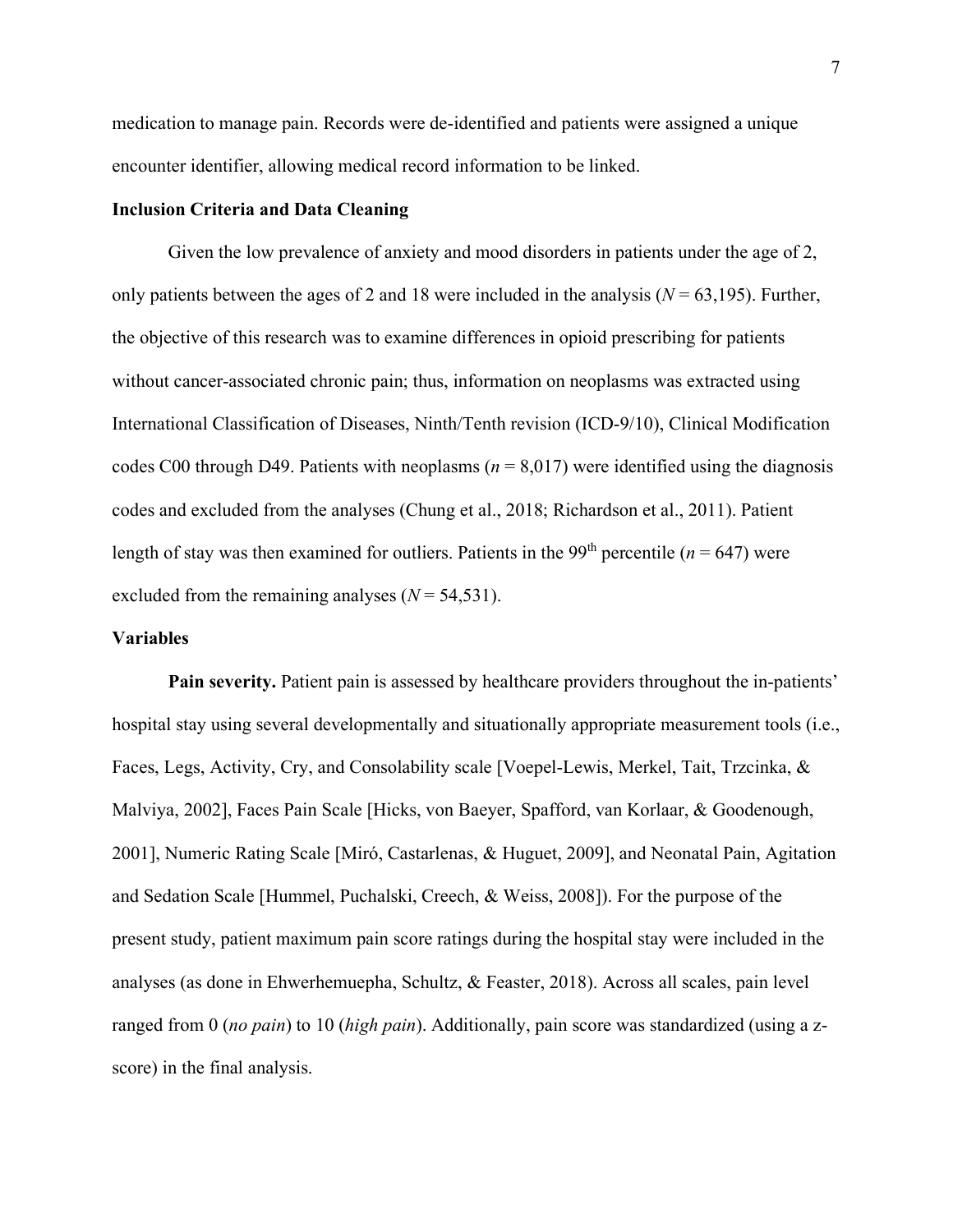**Anxiety and mood disorder diagnosis**. Anxiety and mood disorders were diagnosed by the patient's provider during their inpatient visit. Patients were classified as having a mental health disorder if they displayed the symptoms presented in Table 1. Using the ICD-9/10 coding system, and grouping strategy implemented in prior studies (see Carballo et al., 2010; Pedersen et al., 2014; Waghorn, Chant, White, & Whiteford, 2005), patients were categorized as having an anxiety disorder if they were diagnosed with at least one of the following conditions during their inpatient visit: phobic and social anxiety disorders (F40-F40.9); generalized anxiety, panic disorder, and other anxiety disorders (F41-F41.9), stress-related and adjustment disorders (F43- F43.9); and somatoform disorders (F45-F45.9). Patients were classified as having a mood disorder diagnosis if they were diagnosed with one or more of the following conditions during their visit: manic episode (F30-F30.9); bipolar disorder (F31-F31.9); major depressive disorder (F32-F33.9); persistent mood disorders (F34-F34.9); and unspecified mood disorder (F39).

**Opioid and non-opioid analgesic medication orders**. The primary outcome variable examined in this research was the number of opioid orders made by the patient's provider during a single patient hospitalization encounter, regardless of the quantity/dose of the medication per order (as done in Ehwerhemuepha et al., 2020). Specifically, this variable represented the total number of opioids requested by the physician. Opioids included codeine, hydrocodone, hydromorphone, meperidine, sufentanil, fentanyl, morphine, oxycodone, remifentanil, nalbuphine, methadone, and tramadol. A sum of the total number of opioid analgesic medications ordered was computed as a sum score across all the different possible opioid types to indicate the total number of opioids ordered. Patients with more than one opioid order could have had the same opioid medication ordered multiple times, multiple opioid medications, or a combination of the two. In addition, information on the number of non-opioid analgesics (e.g.,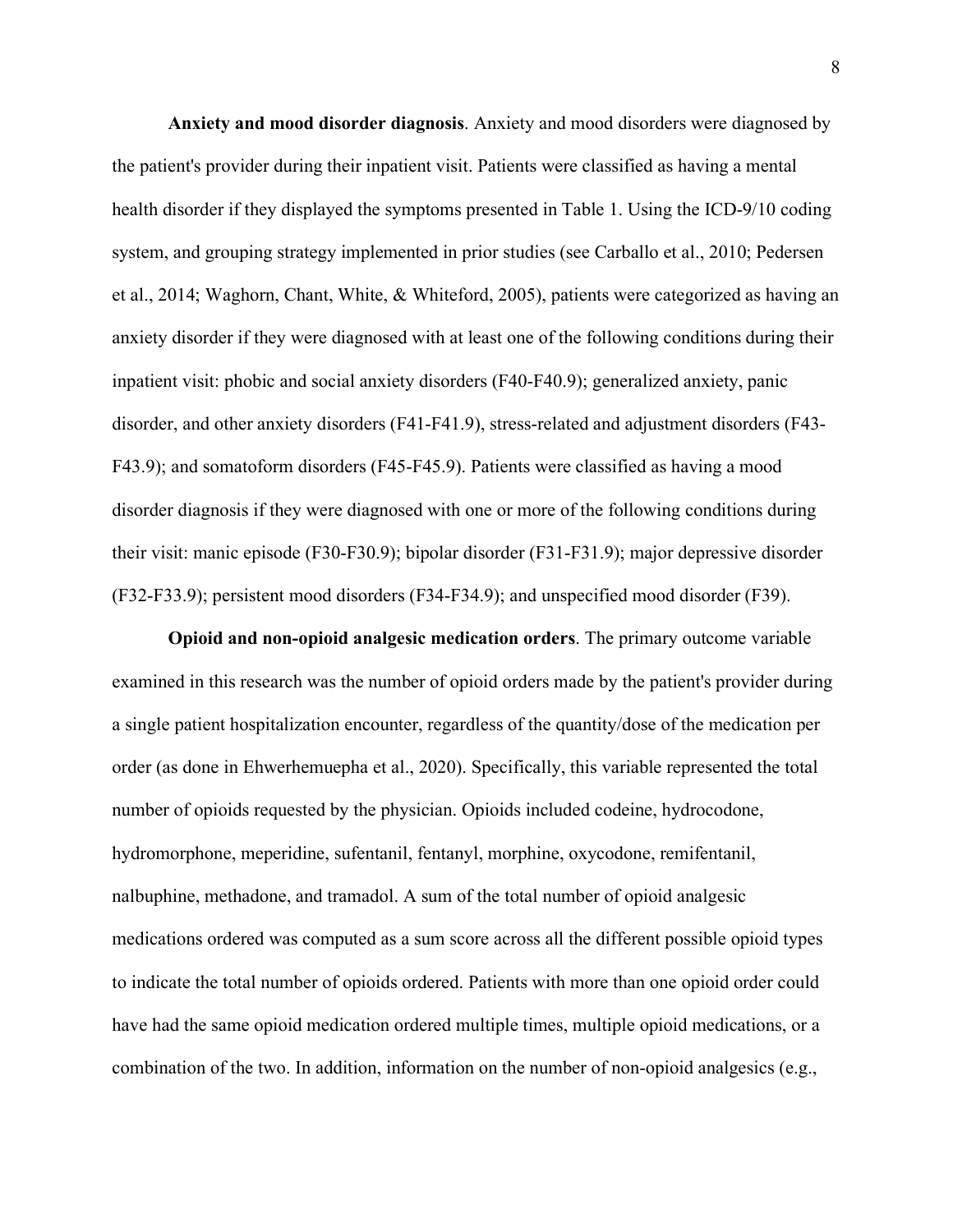ibuprofen, acetaminophen, naproxen, gabapentin, pregabalin, celecoxib, triptan) orders was calculated in the same way.

**Covariates**. Information on admittance year, age, sex, race/ethnicity (Hispanic/Latinx versus all others), insurance (Medicare/Medi-Cal versus all other insurance types), and length of stay were included in all analyses as control variables. Patient visit diagnoses were also retrieved and controlled for using the ICD-9/10 coding system (see Table 2).

#### **Data Analytic Strategy**

Propensity score case-control matching was performed using R's "MatchIt" package (Ho, Imai, King, & Stuart, 2011). The nearest neighbor matching algorithm with a caliper width set  $=$ 0.2 of the SD of the logit of the propensity score was implemented (Austin, 2011). Both the anxiety and mood disorder diagnoses were submitted to a propensity score matching procedure. The propensity that each participant received a diagnosis of an anxiety or mood disorder was calculated using a regression model that included the demographic and visit medical diagnosis covariates. "Case" (presence of an anxiety/mood disorder) and "Control" (absence of an anxiety/mood disorder) sets of patients were matched based on the resulting propensity scores. Matching was conducted without replacement. All patients who were not matched in the propensity score procedure was excluded from subsequent analyses. Following the recommended guidelines (Zhang, Kim, Lonjon, & Zhu, 2019), the standardized mean difference of covariates before and after matching was calculated and assessed to diagnose the balance each covariate distribution between the case and control groups.

Two separate Poisson regression models assessed the relationships between anxiety/mood disorder diagnoses with medication ordering using the propensity score matched samples. A linear multiple regression model assessed the association of pain level with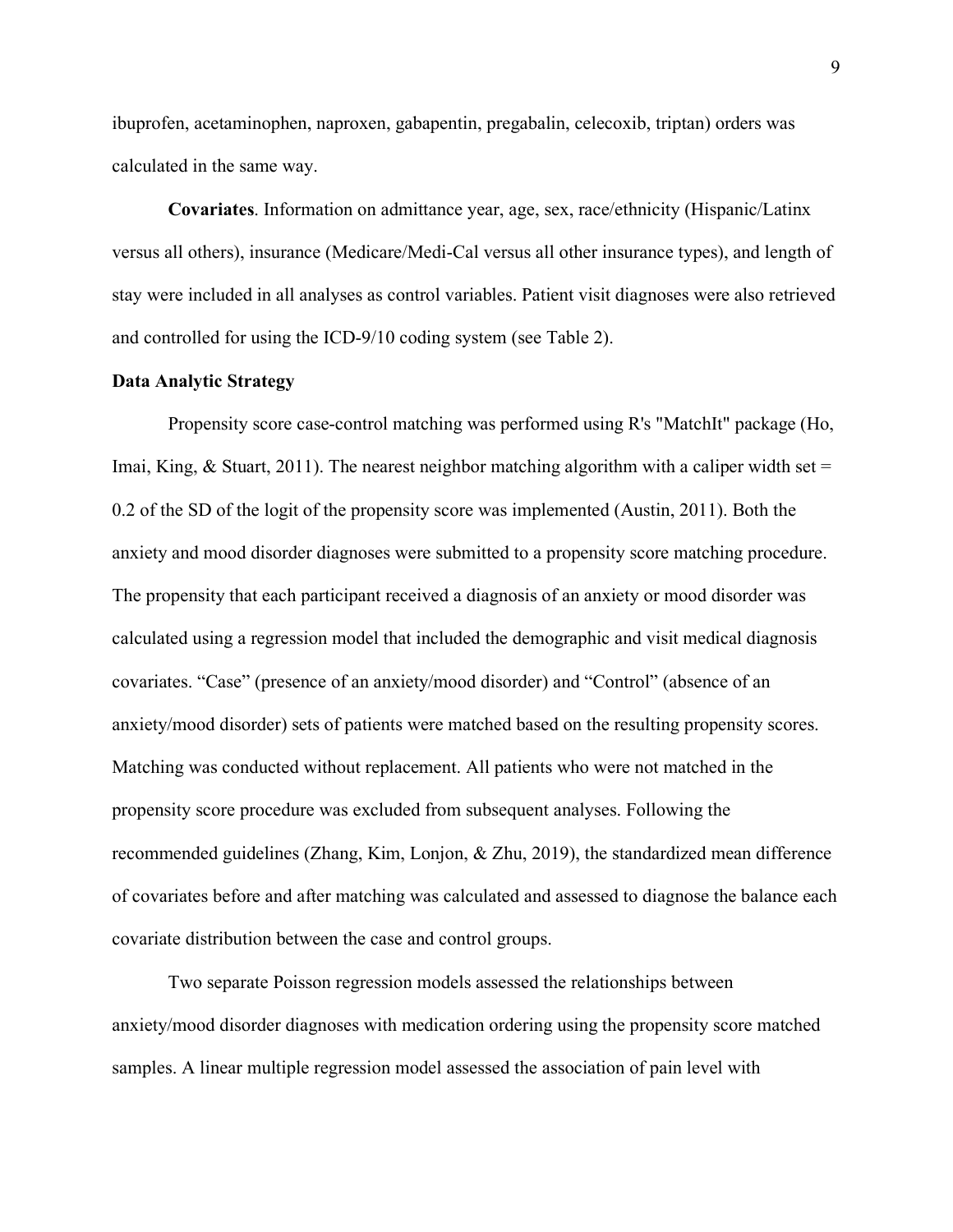medication ordering. Admission year, demographic variables, and visit diagnosis covariates were controlled for in all analyses. All variables were standardized using z-scores in the final model. The graphing and interpretation of the interaction terms followed recommended procedures (Aiken & West, 1991). The simple slope of maximum pain score was graphed on the anxiety/mood disorder moderator at one standard deviation below the mean, at the mean, and one standard deviation above the mean.

#### **Results**

Descriptive information on the final samples is displayed in Table 3. The earliest age of onset for all mental health conditions was 2 years old. Overall, 2.90% (*n* = 1,586) of the sample was diagnosed with a clinical anxiety disorder and 1.30% (*n* = 711) were diagnosed with a mood disorder during their inpatient visit (see Tables 2 and 3). Approximately 92.60% of patients classified as having an anxiety disorder and 95.2% of patients with recorded as having a mood disorder were diagnosed with at least one other diagnostic condition during their inpatient admission. Furthermore, 140 cases could not be matched in the anxiety disorder matching procedures and 190 were unmatched in the mood disorder matching analysis. Large group differences in the demographic and diagnosis covariates across diagnosis groups were largely eliminated in the propensity score case-control matching.

#### **Multivariate Regression Models**

**Pain severity.** The multivariate regression models examining the effect of anxiety (Table 4) and mood (Table 5) disorders on pain severity, showed that after controlling for all demographic and diagnosis covariates, patients diagnosed with an anxiety and/or mood disorder (both  $p < .001$ ) expressed higher pain levels during their hospitalization.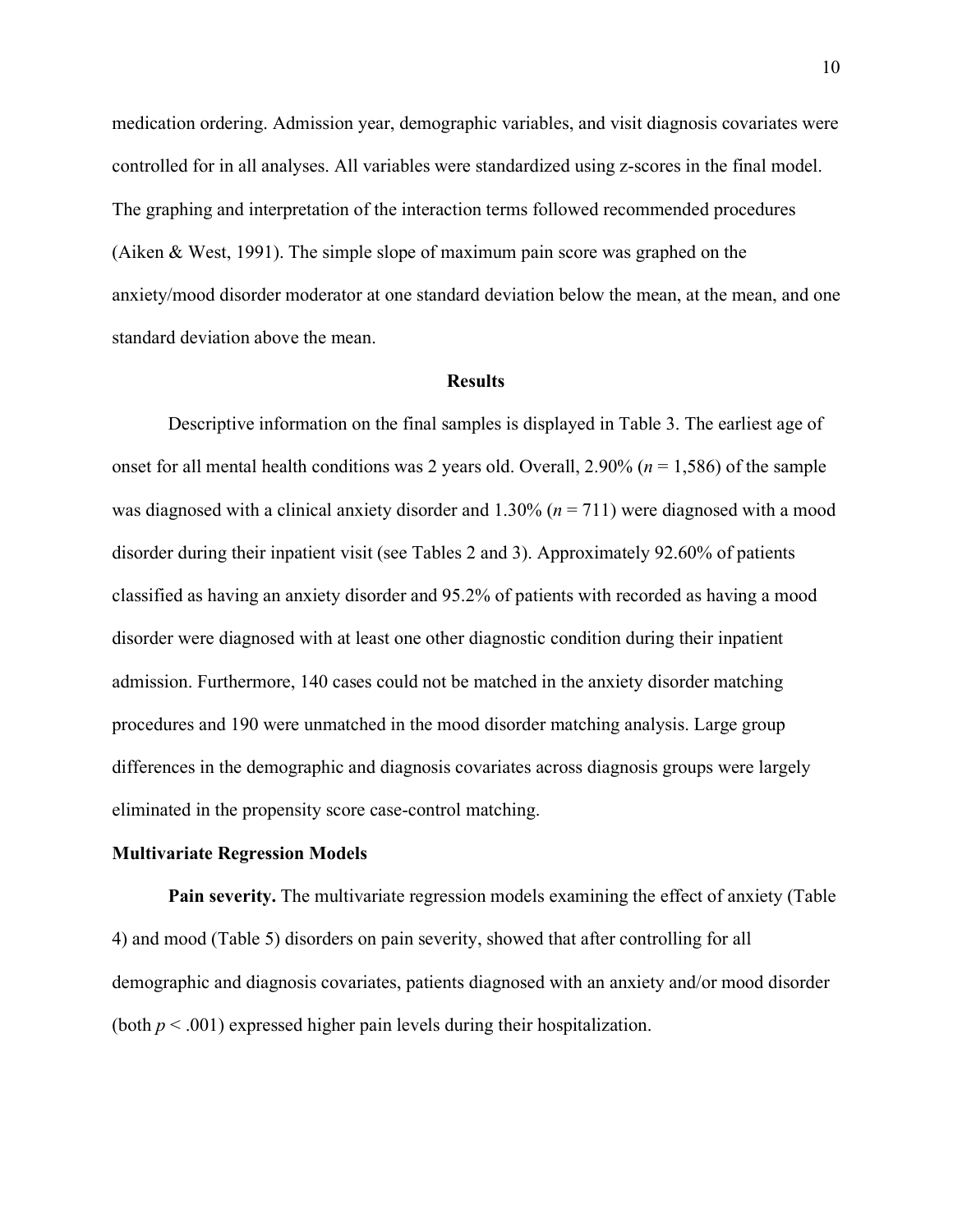**Ordered opioid analgesics.** The model testing the effect of anxiety on ordered opioid analgesics (Table 4), indicated that physicians ordered fewer opioids for patients with lower pain scores and anxiety disorders (both *p* < .001). There was also a significant interaction of pain and anxiety diagnosis ( $p < .001$ ; Figure 1). The relationship between pain and the number of opioids ordered was stronger for patients without an anxiety disorder ( $\beta = 0.21$ ,  $SE = 0.01$ ,  $p < .001$ ), than for patients with an anxiety disorder ( $\beta = 0.16$ ,  $SE = 0.01$ ,  $p < .001$ ). When patients expressed high pain levels (+1SD above the mean), physicians placed an average of 2.53 opioid orders for patients without anxiety and 1.83 orders for those with an anxiety disorder diagnosis. Thus, although patients with anxiety disorders expressed greater pain, physicians ordered 32.11% more opioids for patients without anxiety diagnoses. In contrast to the anxiety disorder findings, the model examining the effect of mood on ordered opioid analgesics (Table 5), did not reveal a significant interaction of pain level and mood disorder. Instead, findings disclosed significant main effects of pain and a mood disorder diagnosis, indicating that patients with lower pain scores and mood disorders (both *p* < .001) received fewer opioids.

**Ordered non-opioid analgesics.** The regression model scrutinizing the impact of anxiety on ordered non-opioid analgesics (Table 4), showed that physicians ordered a greater number of non-opioids for patients with higher pain scores ( $p < .001$ ). There was also a significant interaction of pain and anxiety disorder diagnosis (*p* < .001; Figure 2)—the relationship between pain and the number of non-opioids ordered was stronger for patients with an anxiety disorder (β  $= 0.10, SE = 0.01, p < .001$ , than for patients without an anxiety diagnosis, (β = 0.07, *SE* = 0.01, *p* < .001). When patients expressed high pain, physicians ordered 2.61 non-opioid medications for patients without an anxiety disorder and 2.96 non-opioid analgesics for patients with anxiety disorders (representing a 12.57% difference). The model analyzing the effect of mood on ordered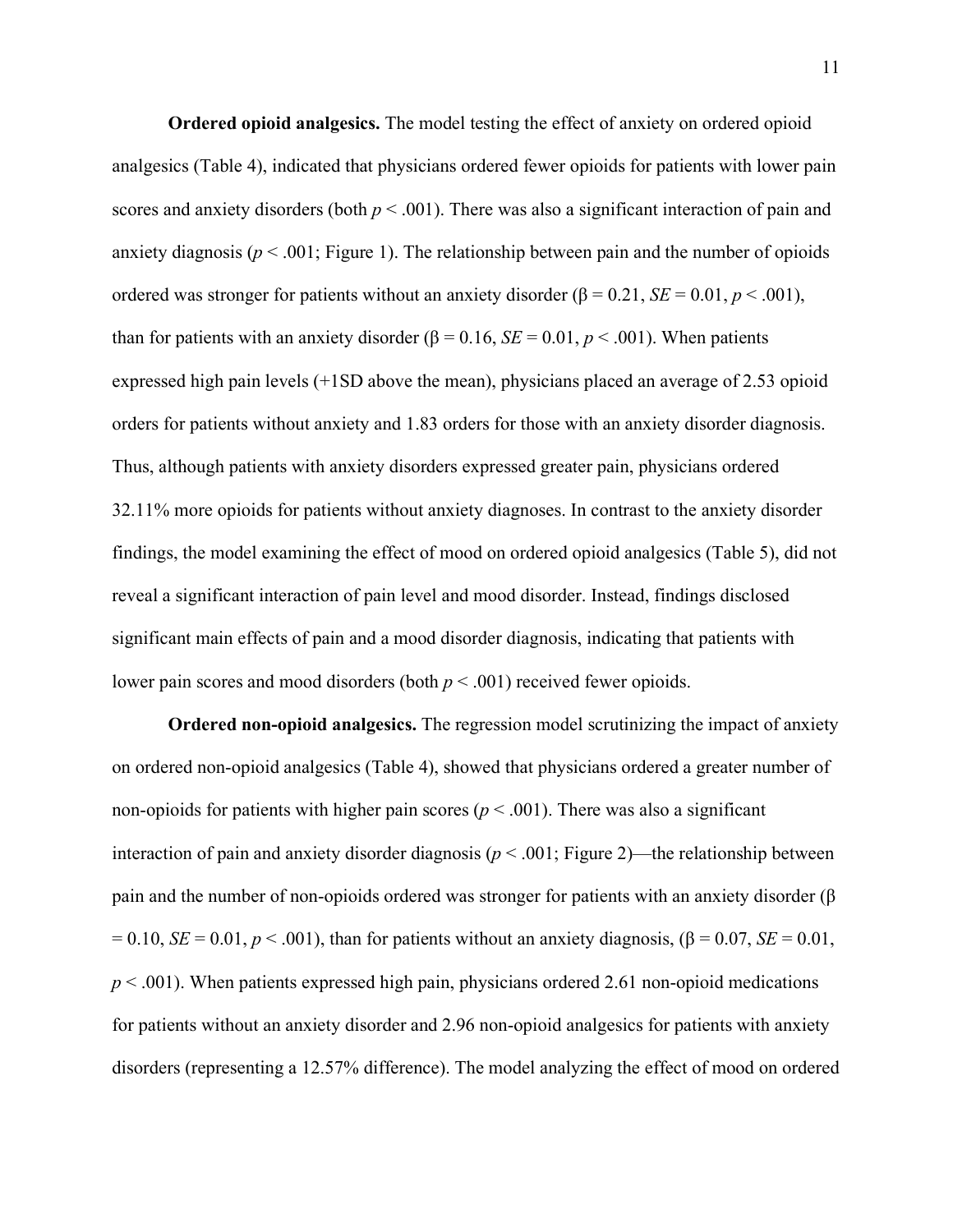non-opioids (Table 5), showed that pain score was associated with non-opioid orders (*p* < .001). The main effect of mood disorder diagnosis and the interaction with pain were not statistically significant.

#### **Auxiliary Analysis**

Although visit diagnosis was controlled for in all analyses, a possible alternative explanation of the presented findings is that patient medical diagnosis confounded the results. Findings in both analyses revealed that patients diagnosed with diseases of the musculoskeletal system and connective tissue (M00-M99) and/or injury, poisoning and certain other consequences (S00-T88) were more likely to receive an opioid order than patients without these diagnoses. In response, an auxiliary analysis was conducted with a subset of patients with these two diagnostic classifications ( $N = 11,501$ ). Within this selected sample, 4.60% ( $n = 526$ ) had an anxiety disorder diagnosis and 3.00% (*n* = 344) were classified as having a mood disorder. The same analytic plan incorporating propensity score case-control matching used in the main analysis was implemented. Three hundred and thirty six patients were matched in the anxiety disorder analysis; 141 were matched in the mood disorder analysis.

The model testing the effect of anxiety on ordered opioid analgesics for patients with diseases of the musculoskeletal system and connective tissue, and/or injury, poisoning and certain other consequences  $(N = 672)$  revealed a significant interaction of pain and anxiety diagnosis ( $\beta$  = -0.13,  $p < .001$ ). Findings replicated the main analyses—the relationship between pain and opioids orders was stronger for patients without an anxiety disorder ( $\beta = 0.12$ ,  $SE =$ 0.01, *p* < .001), than for patients with an anxiety disorder (β = 0.08, *SE* = 0.02, *p* < .001). The model testing the effect of mood disorders on ordered opioid analgesics for the selected subset of patients ( $N = 282$ ) disclosed a main effect of mood diagnosis ( $β = -0.18, p < 0.01$ ), suggesting that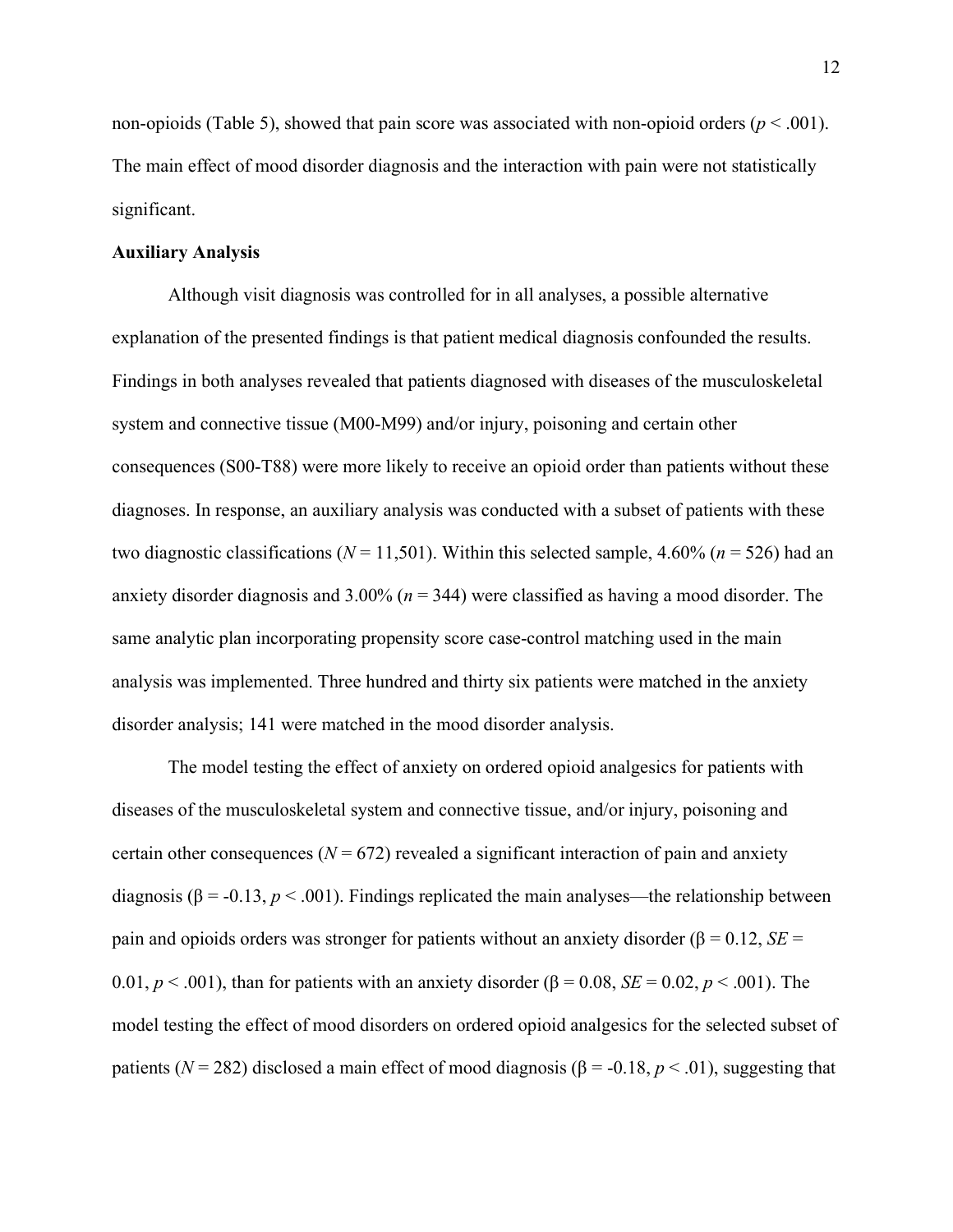patients diagnosed with a mood disorder received fewer prescribed opioids regardless of pain severity.

#### **Discussion**

Under the conditions of this study, pediatric inpatients with anxiety and mood disorders were rated as having greater pain severity during their admittance as an inpatient in a hospital setting. Physicians also ordered fewer opioids for patients diagnosed with anxiety and mood disorders. Additionally, for patients diagnosed with an anxiety, physicians were less likely to place opioid orders in response to severe pain, and were instead more likely to place non-opioid analgesic orders to the manage significant pain severity.

These findings are consistent with past studies conducted among adult patients demonstrating a link between mental health with pain severity and frequency (Bair, Robinson, Katon, & Kroenke, 2003; Stanford et al., 2008). Current theoretical explanations propose an interplay of biological, emotional, and cognitive factors for explaining relationships between mental health conditions and the experience of pain (Weersing, Rozenman, Maher-Bridge, & Campo, 2012). Specifically, anxious youth might be biologically sensitive to stress (Biederman et al., 1993), demonstrating overactivity in brain regions used to suppress fight or flight response (Mathew, Coplan, & Gorman, 2001). Similarly, theories of pain for individuals diagnosed with depression imply a genetic vulnerability to mood dysregulation when faced with stressful life events (Caspi et al., 2003). Anxious and depressed individuals may experience heightened levels of anticipation and hypervigilance to threatening cues (Mogg & Bradley, 2005; Simpson, Neria, Lewis-Fernández, & Schneier, 2010), increasing the severity of pain experienced. Youth diagnosed with mood and anxiety disorders might also exhibit inaccurate, overly threatening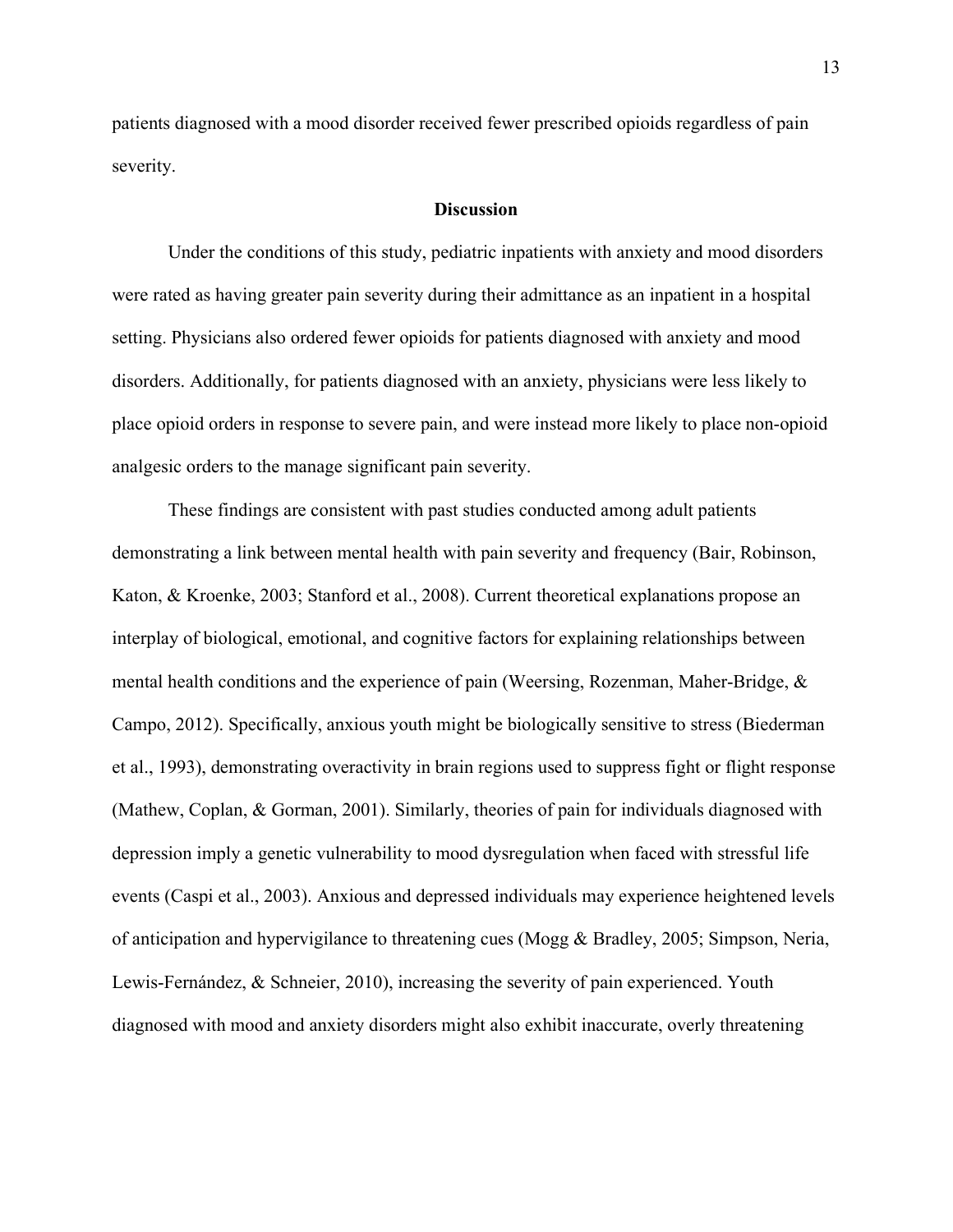(Barlow, 2004) or negative cognitive styles (Gladstone & Kaslow, 1995), impacting how they perceive and express pain.

Although research with adults show that patients diagnosed with psychiatric disorders have a higher likelihood of receiving a prescription for opioid analgesics (Davis et al., 2017; Goesling et al., 2015), studies examining this association in pediatric patients is scarce (Groenewald et al., 2019; Quinn et al., 2018). A previous investigation with pediatric patients showed that being diagnosed with an anxiety or mood disorder was related with an increased likelihood of opioid prescription (Quinn et al., 2018); but this study did not assess interactions between pain severity and mental diagnosis on opioid prescribing in one multivariable model. In contrast, the current research examined opioid orders and demonstrated that patients with mental health diagnoses (anxiety and mood disorders) were less likely to receive prescription opioids when controlling for pain.

Together with prior studies on mental health and pediatric opioid use (Groenewald et al., 2019; Quinn et al., 2018), the complex results of this investigation support that the decision to order or prescribe a prescription opioid is complicated, and relies on the interaction of patient, provider, medical, and social factors (Turk & Okifuji, 1997). For example, the finding that physicians were less likely to order prescription opioid medications to treat severe pain in patients perceived to have a mental health disorder is not surprising, as there is an established relationship between prescription opioid use and later misuse in adolescent patients (Miech et al., 2015). As such, it is logical that physicians might decide to be more conservative when deciding whether to order opioid analgesics over non-opioid alternatives in this setting. Also, within the context of the opioid epidemic, governmental and professional organizations have implemented programs designed to monitor and implement consistent clinical guidelines for opioid therapy,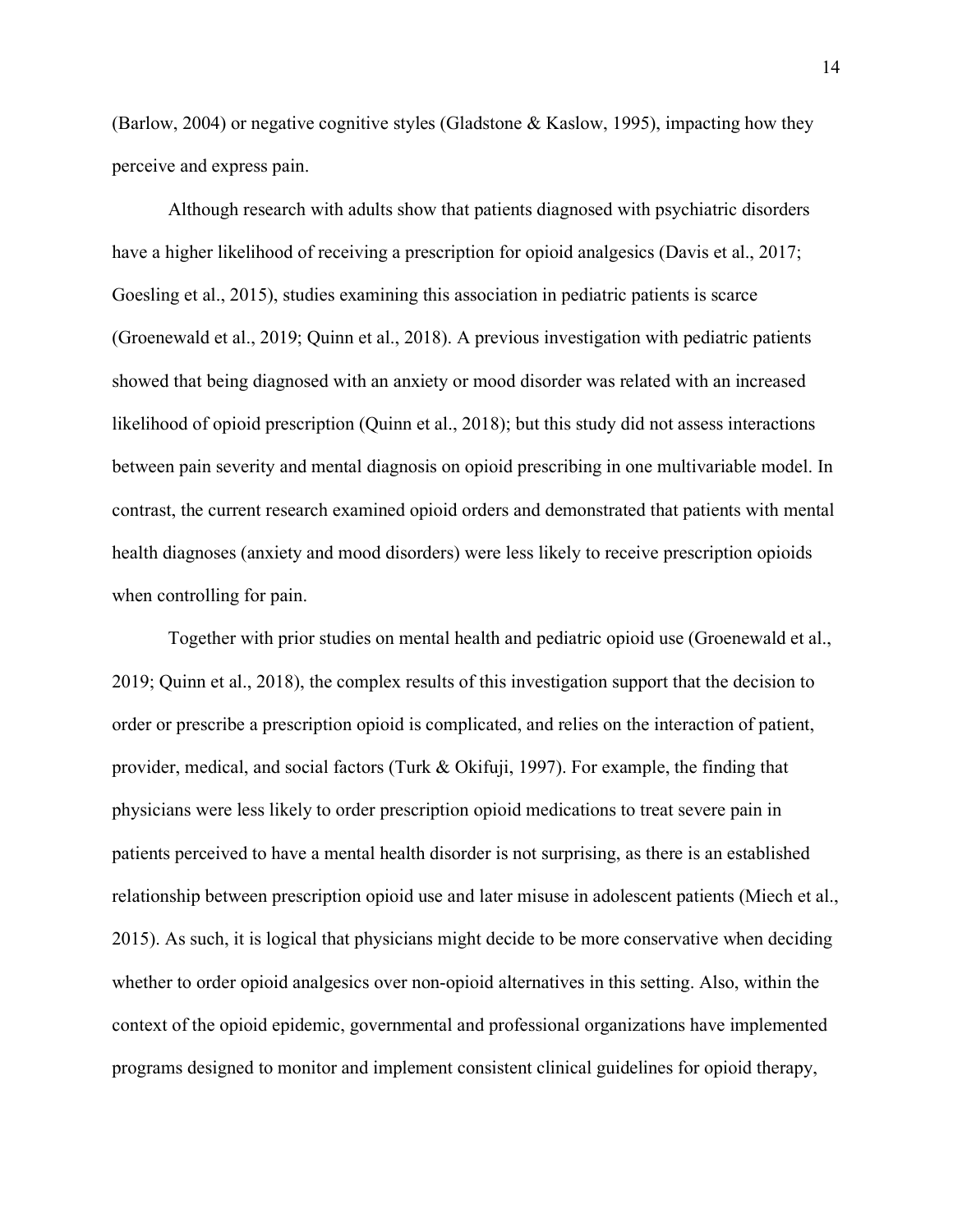with guidelines recommending that physicians screen for mental health conditions prior to prescribing opioid analgesics (Nuckols et al., 2014). The finding that physicians made fewer opioid orders for pediatric inpatients with anxiety and mood disorders, even at high levels of pain, might therefore support the influence of social factors on the decision to order opioid medications.

A challenge with pain management is that no biological objective measure currently exists to assess the efficacy of opioid treatment. Nurses and physicians must therefore interpret patient pain experiences. The observed differences in ordered opioids might be explained by patient, provider, psychological, and social factors that influence how health care providers interpret pain and subsequently decide the best plan of management. Specifically, providers may perceive that patients exhibiting symptoms of anxiety and mood disorders express exaggerated pain levels due to feelings of psychological distress, worry, or depression (Hansen & Streltzer, 2005). If patient pain expression is perceived to be amplified due to the patient's current psychological state (e.g., excessive worry, fear, or sadness), it is likely that providers would decide to seek alternative lower risk pain management strategies. It is also important to highlight that despite their possible negative side effects, opioids are shown to effectively help with acute pain management (Manchikanti & Singh, 2008). Thus, patients with mental health disorders should not completely be denied opioid analgesics for pain relief, as undermanagement of pain is also a concern. Instead, future investigations should examine potential relationships between inpatient opioid use and later opioid misuse, persistent use, and abuse, and the ways in which parents can be educated about the risks of opioid use and safe storage behaviors (McDonald et al., 2017).

#### **Strengths and Limitations**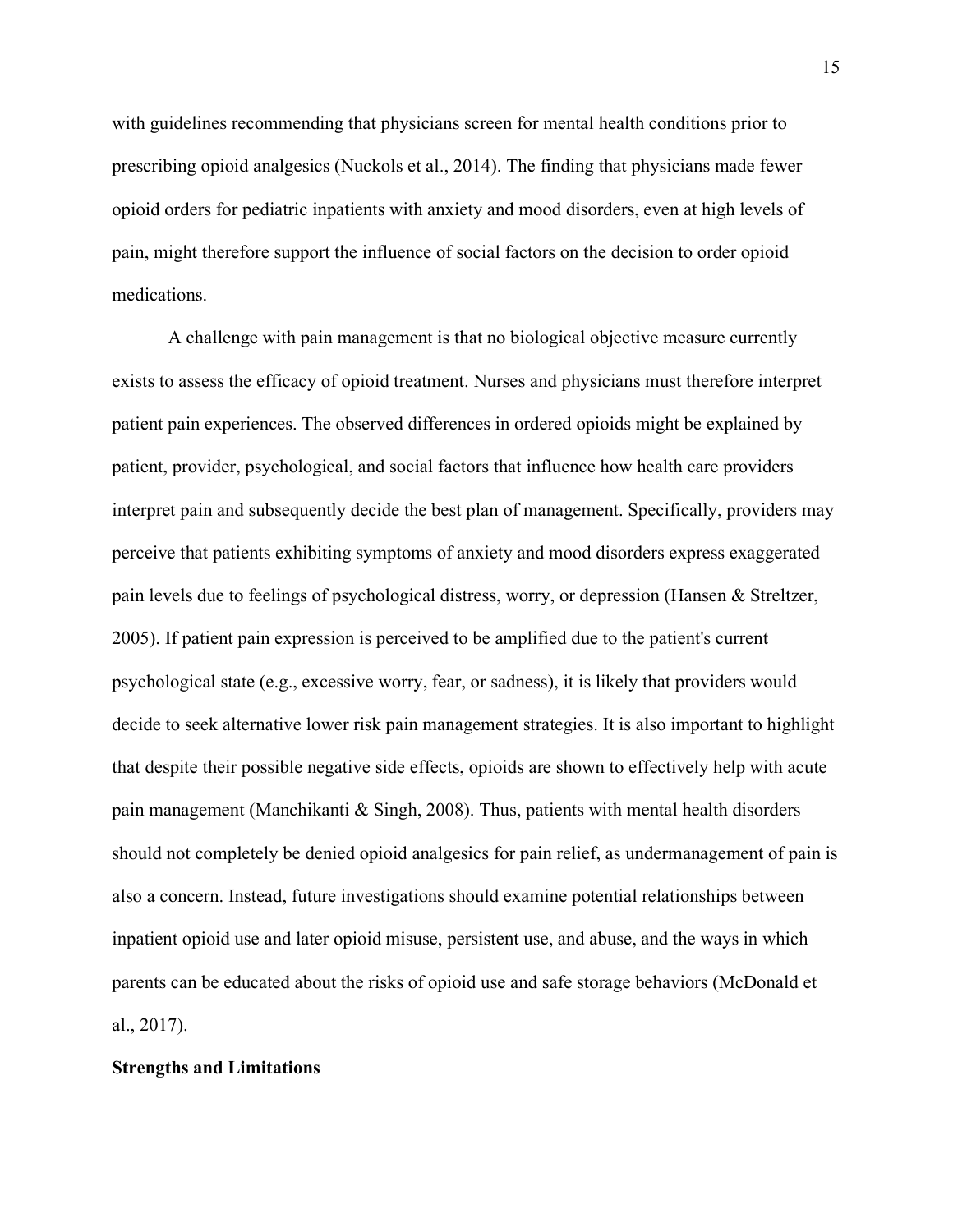Findings should be interpreted in light of several limitations. Data were cross-sectional, and as a result, causal conclusions about the relationship between mental health conditions and physician opioid ordering could not be drawn. However, the use of propensity score matching which is a casual inference technique aids in ameliorating this limitation. The current investigation involved inpatients at a single tertiary pediatric institution. Although it is expected that studies with inpatients from similar institutions would establish similar results, the current findings might not be generalizable to all pediatric facilities. Although similar effects have been found in prior secondary data analytic research examining substance use outcomes (Donaldson, Nakawaki, & Crano, 2015), the low effect sizes in the main analyses might also represent a limitation. Still, differences in opioid ordering were relatively large at high levels of pain (representing a 33.45% difference in the anxiety analysis and a 51.90% difference in the mood disorder analysis). Thus, findings are likely to have practical and clinical implications, suggesting that physicians might possess biases outside of their awareness, and that patients with mental health conditions might be suffering disproportionally from pain in a pediatric hospital setting.

Previous research suggests that electronic medical record mental health diagnostic information is not always accurate (Davis, Sudlow, & Hotopf, 2016). Consequently, the validity of the anxiety and mood disorder diagnoses made by provider's during the patient's visit also represents a study limitation. Regardless, provider perceptions were the focus of this work, suggesting that diagnostic validity might not be as critical in this context. Instead, it is important to highlight that when physicians perceived patients as exhibiting symptoms associated with anxiety (see Table 1; e.g., persistent fear and worry) and mood (e.g., mood swings, elation, sadness) disorders, they were less likely to order opioid medications. As such, findings imply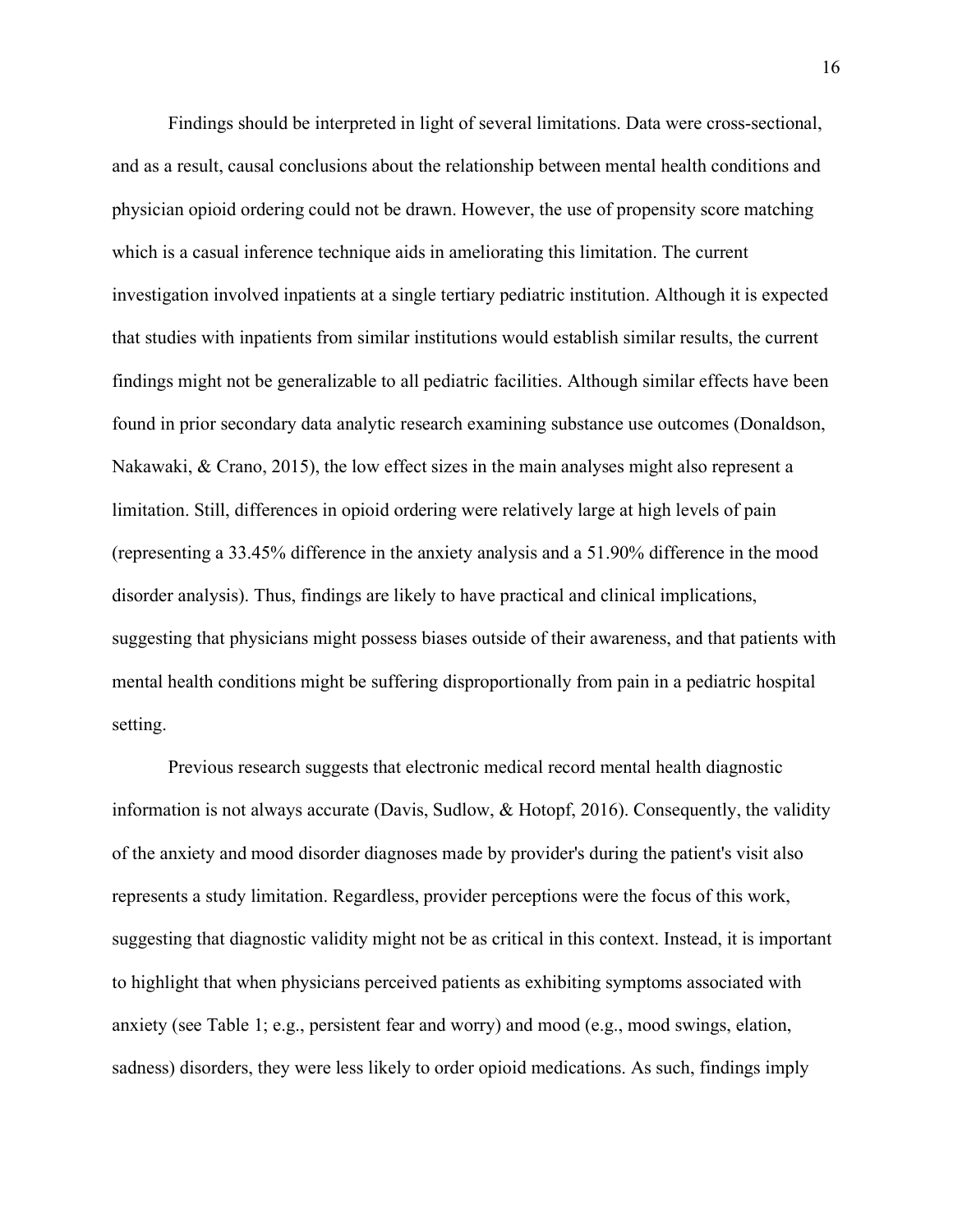that symptoms of mental health disorders influence provider willingness to prescribe opioid analgesics.

The aim of this work was to examine physician prescribing decisions (under the assumption that physicians ordered the appropriate medication dose). Thus, the examination of opioid orders is appropriate in this setting, as opioid orders have been examined as a proxy for opioid prescriptions in other studies of patient EMR data (Lail, Sequeira, Lieu, & Dhalla, 2014). Still, the use of opioid orders represents both a strength and limitation. Most studies of opioid use in this context have examined prescriptions or orders as a binary (yes/no) variable. A strength of this research is the examination of opioid ordering as a continuous outcome. However, the use of opioid order is also a limitation, as the number of opioids ordered did not necessarily reflect the number of doses administered to patients. To offset this limitation, visit diagnoses were controlled for in all analyses, and logistic regression models were estimated treating ordered opioid analgesics as a binary outcome, which replicated the pattern of results revealed in this study. Still, administered opioid dose represents a more accurate conceptualization of prescribing patterns, and should therefore be examined in future studies with pediatric patients.

#### **Conclusion**

To the best of our knowledge, this is the first investigation to examine trends in opioid prescribing for pediatric patients with mental health diagnoses that have been admitted as inpatients and prescribed medication to manage pain. Results suggest that although patients with anxiety and mood disorders experience more severe pain during their hospital stay, physicians decide to make fewer prescription opioid analgesic orders for patients with these psychological co-morbidities. Specifically, findings suggest that patients with anxiety and mood disorders are less likely to be prescribed opioids, even after controlling for pain level, when compared with a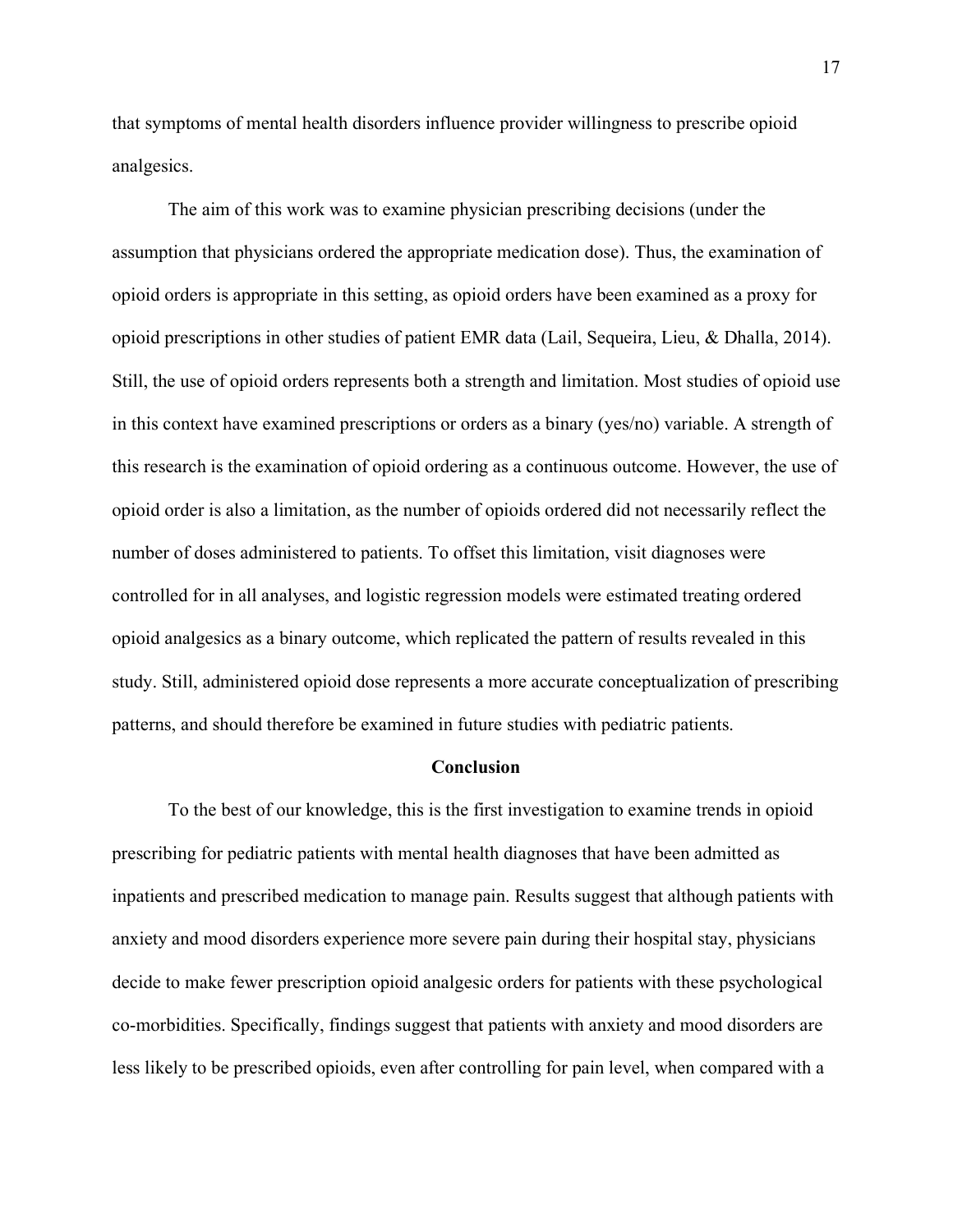matched sample of patients that did not have an anxiety/mood disorder. However, additional research is needed to understand how opioid use as an inpatient is associated with adverse opioid outcomes, especially in the pain context. Regardless, this work suggests that future studies examining the association between mental health disorders and prescription opioid use are warranted to promote safer and appropriate opioid use among pediatric populations.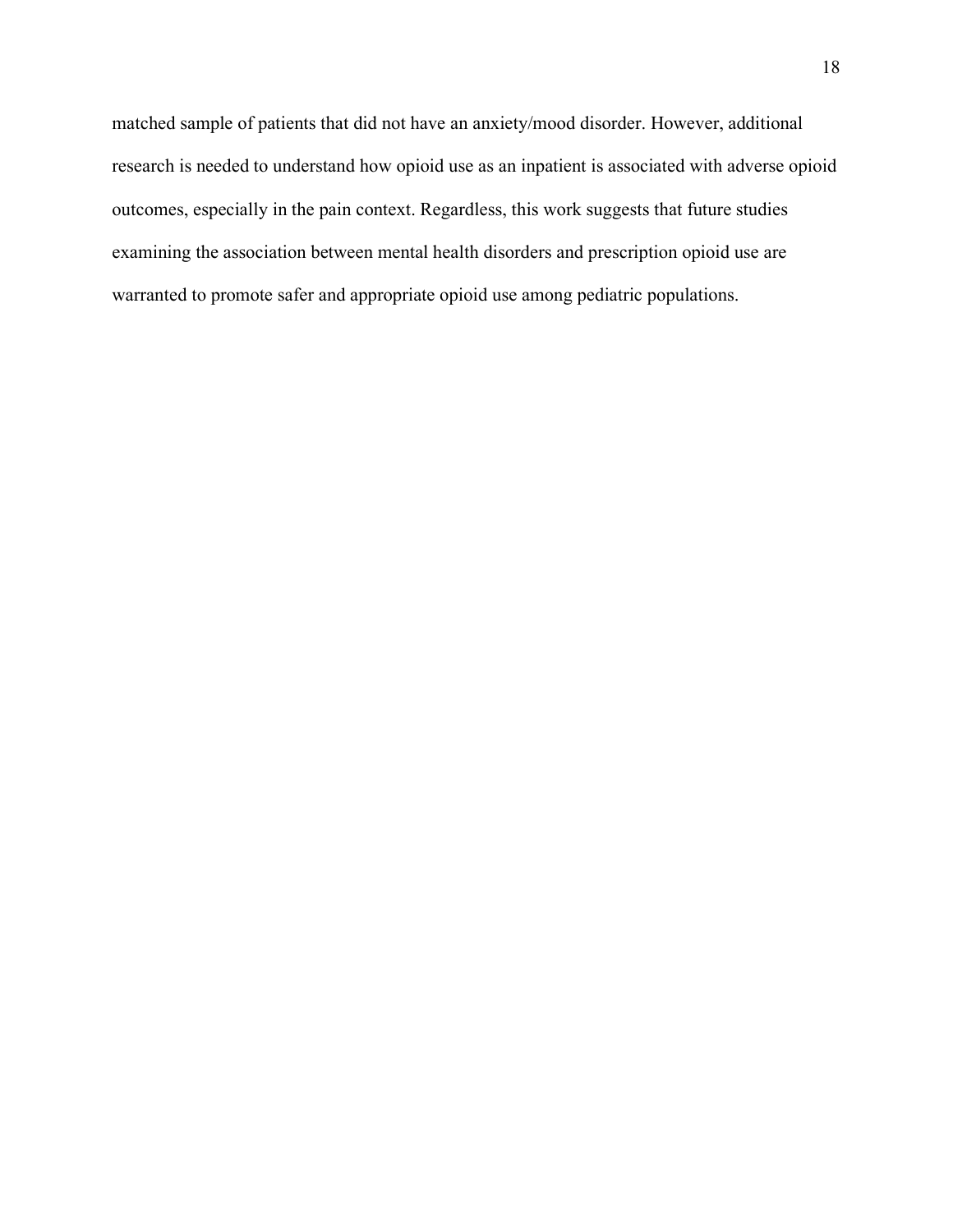#### References

- Aiken, L. S., & West, S. G. (1991). *Multiple regression: Testing and interpreting interactions*. Thousand Oaks, CA, US: Sage Publications, Inc.
- Austin, P. C. (2011). An introduction to propensity score methods for reducing the effects of confounding in observational studies. *Multivariate Behavioral Research, 46*(3), 399-424.
- Bair, M. J., Poleshuck, E. L., Wu, J., Krebs, E. K., Damush, T. M., Tu, W., & Kroenke, K. (2013). Anxiety but not social stressors predict 12-month depression and pain severity. *The Clinical Journal of Pain, 29*(2), 95-101.
- Bair, M. J., Robinson, R. L., Katon, W., & Kroenke, K. (2003). Depression and pain comorbidity: a literature review. *Archives of Internal Medicine, 163*(20), 2433-2445.
- Barlow, D. H. (2004). *Anxiety and its disorders: The nature and treatment of anxiety and panic*: Guilford press.
- Biederman, J., Rosenbaum, J. F., Bolduc-Murphy, E. A., Faraone, S. V., Chaloff, J., Hirshfeld, D. R., & Kagan, J. (1993). Behavioral inhibition as a temperamental risk factor for anxiety disorders. *Child and Adolescent Psychiatric Clinics, 2*(4), 667-683.
- Bushnell, M. C., Čeko, M., & Low, L. A. (2013). Cognitive and emotional control of pain and its disruption in chronic pain. *Nature Reviews Neuroscience, 14*(7), 502-511.
- Carballo, J. J., Group for the Study of Evolution of, D., Baca-Garcia, E., Blanco, C., Perez-Rodriguez, M. M., Jimenez Arriero, M. A., . . . Oquendo, M. A. (2010). Stability of childhood anxiety disorder diagnoses: a follow-up naturalistic study in psychiatric care. *European Child & Adolescent Psychiatry, 19*(4), 395-403.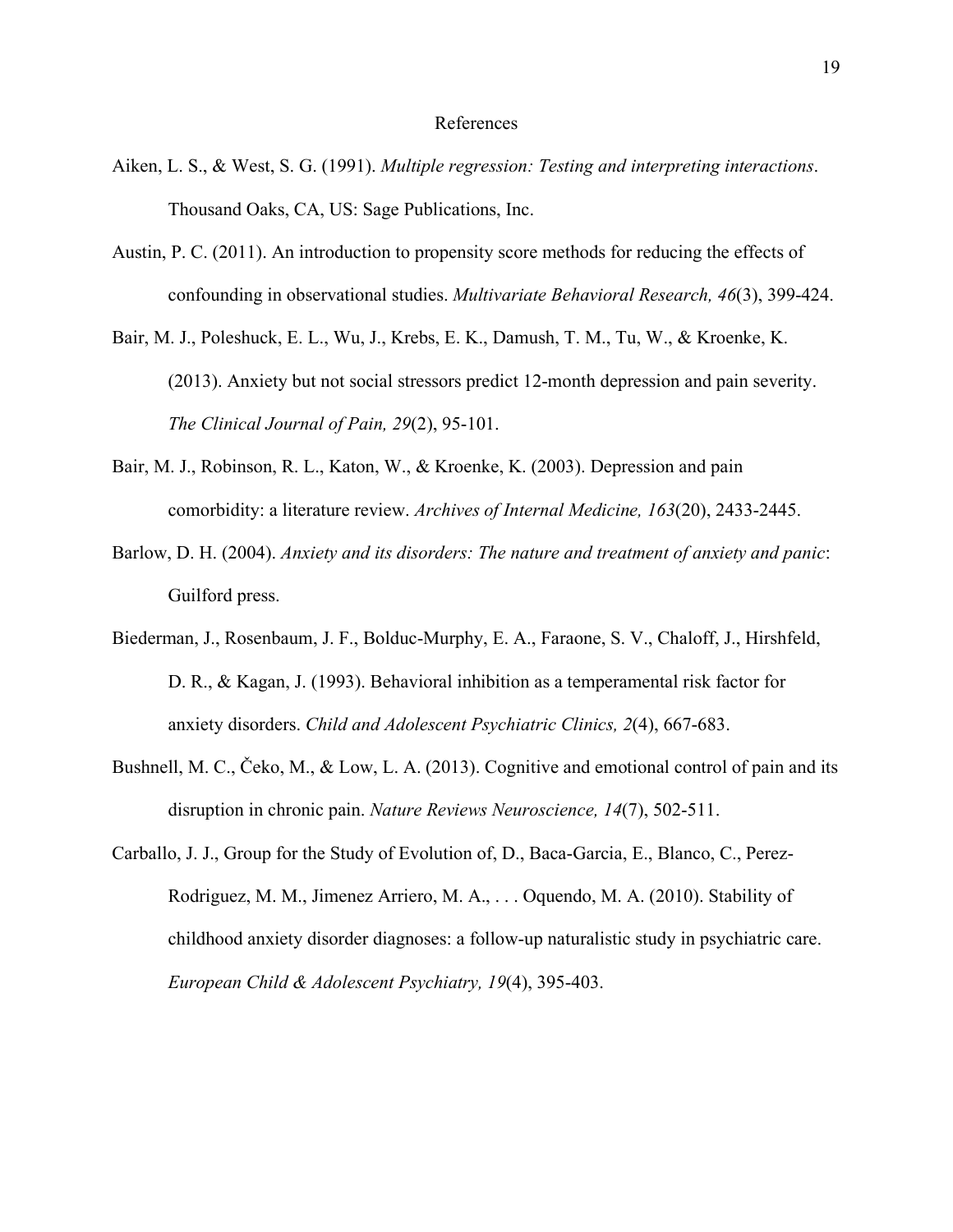- Caspi, A., Sugden, K., Moffitt, T. E., Taylor, A., Craig, I. W., Harrington, H., . . . Braithwaite, A. (2003). Influence of life stress on depression: moderation by a polymorphism in the 5- HTT gene. *Science, 301*(5631), 386-389.
- Center for Disease Control and National Center for Health Statistics. (2018). National vital statistics system, mortality. CDC Wonder, Atlanta, GA: US Department of Health and Human Services, CDC. Retrieved from https://wonder.cdc.gov
- Cerdá, M., Santaella, J., Marshall, B. D., Kim, J. H., & Martins, S. S. (2015). Nonmedical prescription opioid use in childhood and early adolescence predicts transitions to heroin use in young adulthood: a national study. *The Journal of Pediatrics, 167*(3), 605-612.
- Chung, C. P., Callahan, S. T., Cooper, W. O., Dupont, W. D., Murray, K. T., Franklin, A. D., . . . Ray, W. A. (2018). Outpatient opioid prescriptions for children and opioid-related adverse events. *Pediatrics, 142*(2), e20172156.
- Davis, K. A. S., Sudlow, C. L. M., & Hotopf, M. (2016). Can mental health diagnoses in administrative data be used for research? A systematic review of the accuracy of routinely collected diagnoses. *BMC Psychiatry, 16*(1).
- Davis, M. A., Lin, L. A., Liu, H., & Sites, B. D. (2017). Prescription opioid use among adults with mental health disorders in the United States. *The Journal of the American Board of Family Medicine, 30*(4), 407-417.
- Donaldson, C. D., Jenkins, B. N., Fortier, M. A., Phan, M. T., Tomaszewski, D. M., Yang, S., & Kain, Z. N. (2020). Parent responses to pediatric pain: The differential effects of ethnicity on opioid consumption. *Journal of Psychosomatic Research*, *138*, 110251-110251.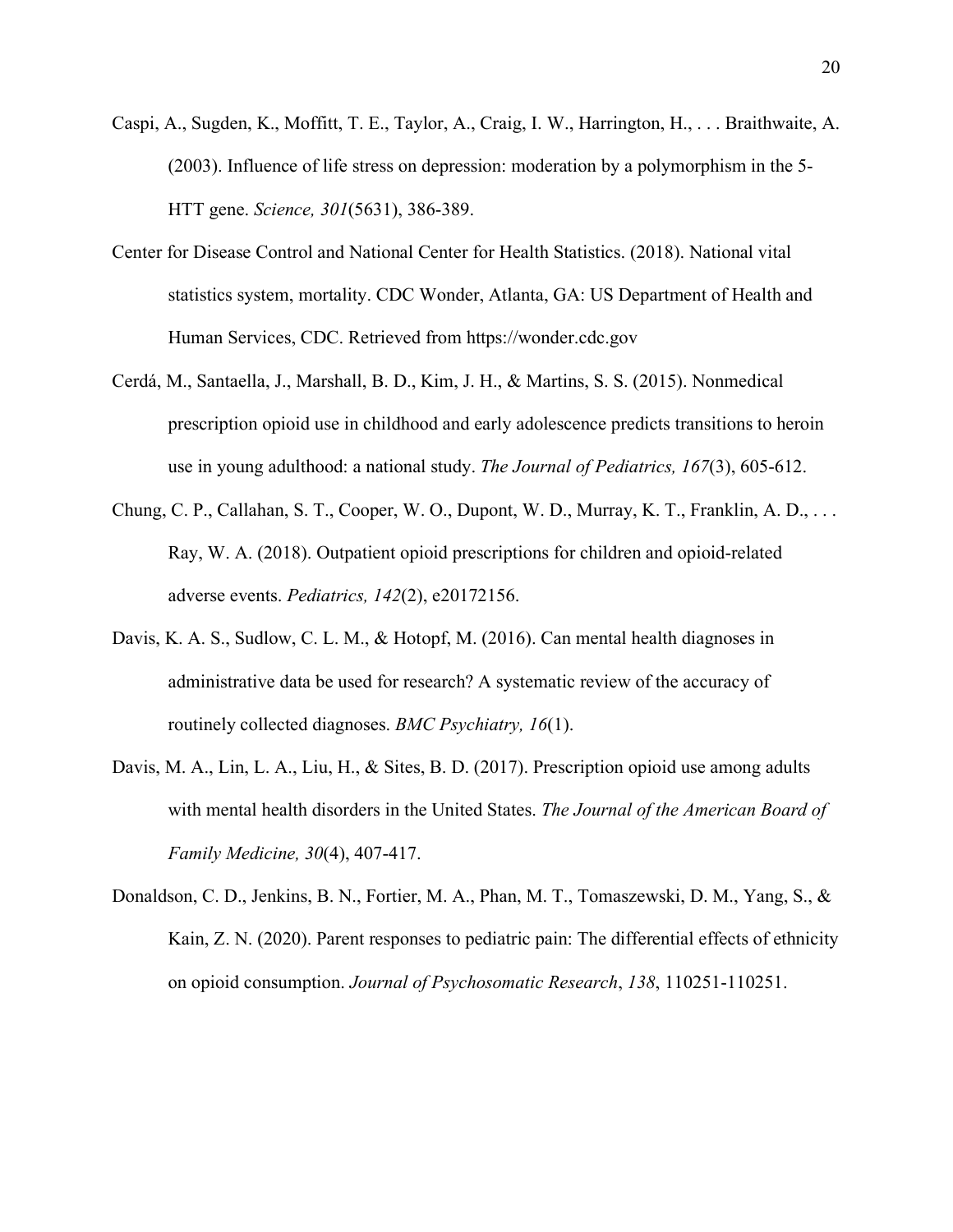- Donaldson, C. D., Nakawaki, B., & Crano, W. D. (2015). Variations in parental monitoring and predictions of adolescent prescription opioid and stimulant misuse. *Addictive Behaviors, 45*, 14-21.
- Dorn, L. D., Campo, J. C., Thato, S., Dahl, R. E., Lewin, D., Chandra, R., & Di Lorenzo, C. (2003). Psychological comorbidity and stress reactivity in children and adolescents with recurrent abdominal pain and anxiety disorders. *Journal of the American Academy of Child & Adolescent Psychiatry, 42*(1), 66-75.
- Edlund, M. J., Forman-Hoffman, V. L., Winder, C. R., Heller, D. C., Kroutil, L. A., Lipari, R. N., & Colpe, L. J. (2015). Opioid abuse and depression in adolescents: Results from the National Survey on Drug Use and Health. *Drug and Alcohol Dependence, 152*, 131-138.
- Edlund, M. J., Martin, B. C., Russo, J. E., Devries, A., Braden, J. B., & Sullivan, M. D. (2014). The role of opioid prescription in incident opioid abuse and dependence among individuals with chronic non-cancer pain: The role of opioid prescription. *The Clinical Journal of Pain, 30*(7), 557-564.
- Ehwerhemuepha, L., Donaldson, C. D., Kain, Z. N., Luong, V., Fortier, M. A., Feaster, W., ... & Jenkins, B. N. (2020). Race, ethnicity, and insurance: The association with opioid use in a pediatric hospital setting. *Journal of Racial and Ethnic Health Disparities*. doi: 10.1007/s40615-020-00882-9
- Ehwerhemuepha, L., Schultz, S., & Feaster, W. (2018). Clinical and psychosocial factors associated with patient experience in pediatrics. *Clinical Pediatrics, 57*(8), 937-944.
- Friedrichsdorf, S. J., Postier, A., Eull, D., Weidner, C., Foster, L., Gilbert, M., & Campbell, F. (2015). Pain outcomes in a US children's hospital: a prospective cross-sectional survey. *Hospital Pediatrics, 5*(1), 18-26.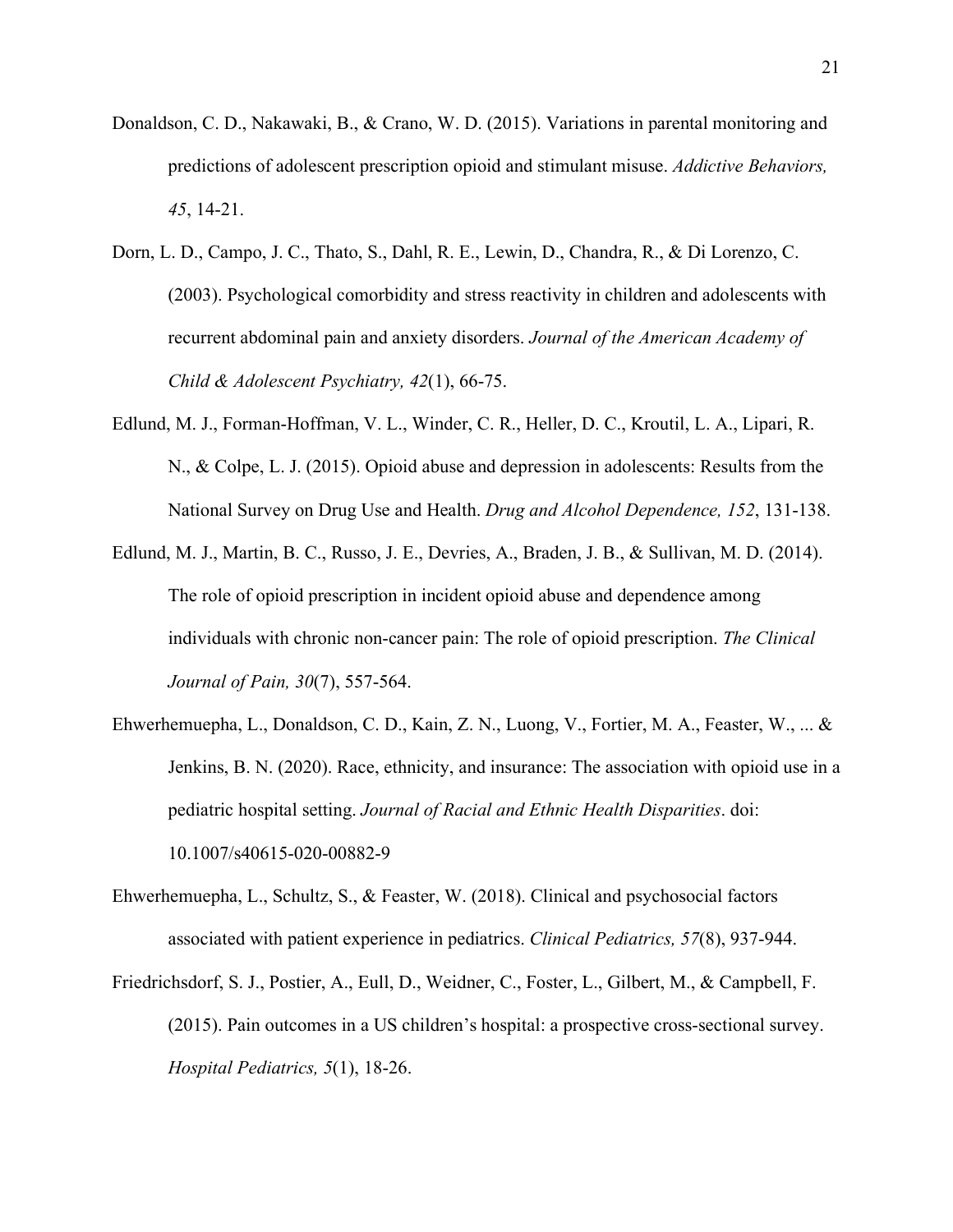- Gaither, J. R., Shabanova, V., & Leventhal, J. M. (2018). US national trends in pediatric deaths from prescription and illicit opioids, 1999-2016. *JAMA Network Open, 1*(8), e186558 e186558.
- Gladstone, T. R., & Kaslow, N. J. (1995). Depression and attributions in children and adolescents: A meta-analytic review. *Journal of Abnormal Child Psychology, 23*(5), 597- 606.
- Goesling, J., Henry, M. J., Moser, S. E., Rastogi, M., Hassett, A. L., Clauw, D. J., & Brummett, C. M. (2015). Symptoms of depression are associated with opioid use regardless of pain severity and physical functioning among treatment-seeking patients with chronic pain. *The Journal of Pain, 16*(9), 844-851.
- Groenewald, C. B., Rabbitts, J. A., Schroeder, D. R., & Harrison, T. E. (2012). Prevalence of moderate–severe pain in hospitalized children. *Pediatric Anesthesia, 22*(7), 661-668.
- Groenewald, C. B., Zhou, C., Palermo, T. M., & Van Cleve, W. C. (2019). Associations Between Opioid Prescribing Patterns and Overdose Among Privately Insured Adolescents. *Pediatrics, 144*(5), e20184070.
- Halbert, B., Davis, R., & Wee, C. C. (2016). Disproportionate longer-term opioid use among US adults with mood disorders. *Pain, 157*(11), 2452-2457.
- Hansen, G. R., & Streltzer, J. (2005). The psychology of pain. *Emergency Medicine Clinics, 23*(2), 339-348. doi:10.1016/j.emc.2004.12.00
- Harbaugh, C. M., Lee, J. S., Hu, H. M., McCabe, S. E., Voepel-Lewis, T., Englesbe, M. J., ... Waljee, J. F. (2018). Persistent opioid use among pediatric patients after surgery. *Pediatrics, 141*(1), e20172439.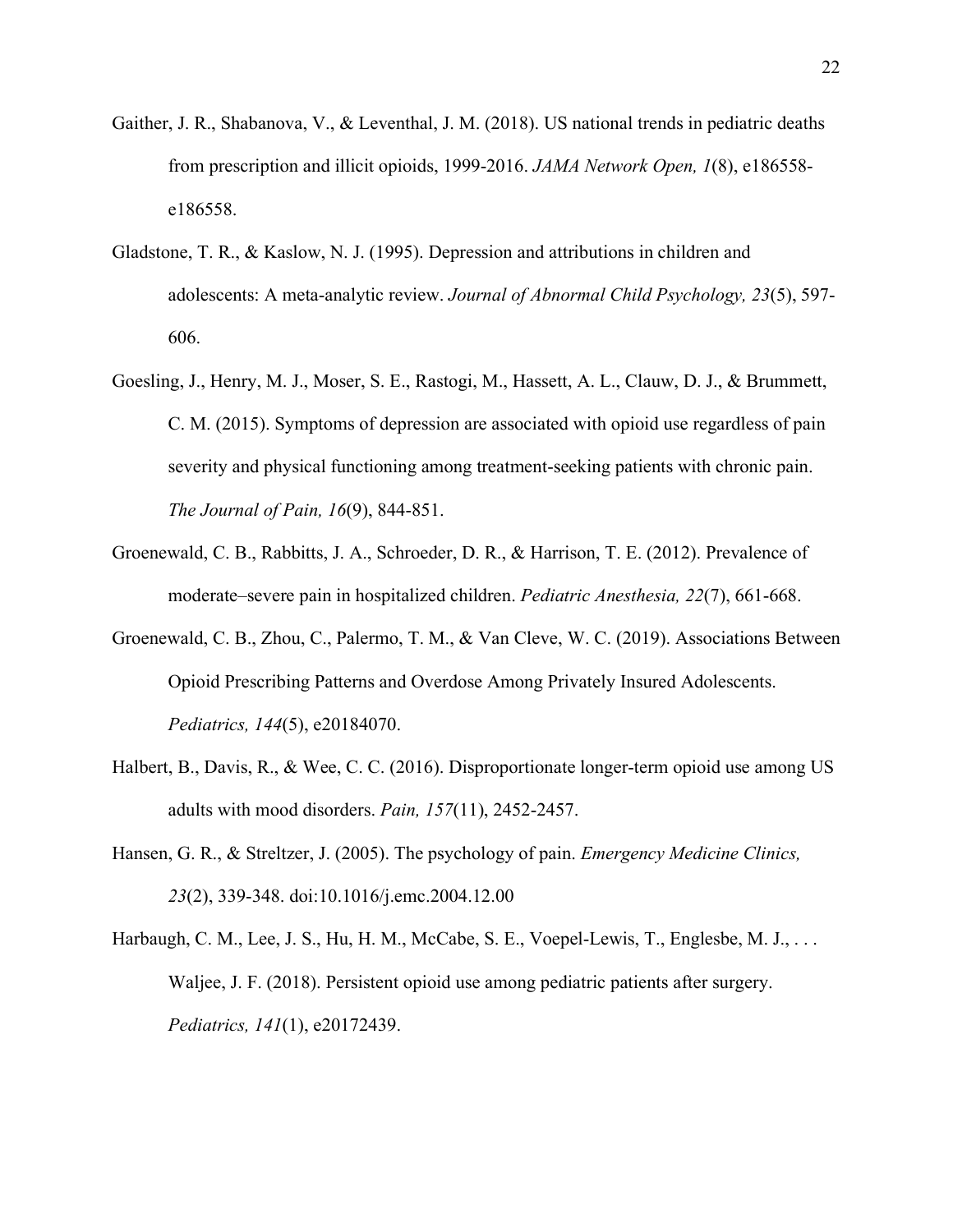- Havens, J. R., Young, A. M., & Havens, C. E. (2011). Nonmedical prescription drug use in a nationally representative sample of adolescents: Evidence of greater use among rural adolescents. *Archives of Pediatrics & Adolescent Medicine, 165*(3), 250-255.
- Hicks, C. L., von Baeyer, C. L., Spafford, P. A., van Korlaar, I., & Goodenough, B. (2001). The Faces Pain Scale–Revised: Toward a common metric in pediatric pain measurement. *Pain, 93*(2), 173-183.
- Ho, D. E., Imai, K., King, G., & Stuart, E. A. (2011). MatchIt: nonparametric preprocessing for parametric causal inference. *Journal of Statistical Software*, 1-28. Retrieved from http://www.jstatsoft.org/v42/i08/
- Hummel, P., Puchalski, M., Creech, S., & Weiss, M. (2008). Clinical reliability and validity of the N-PASS: neonatal pain, agitation and sedation scale with prolonged pain. *Journal of Perinatology, 28*(1), 55-60.
- International Association for the Study of Pain. (1994). Task force on taxonomy of the international association for the study of pain. *Classification of Chronic Pain*.
- Kain, A. S., Fortier, M. A., Donaldson, C. D., Tomaszewski, D., Phan, M., & Jenkins, B. N. (2020). Parental psychosocial factors moderate opioid administration following children's surgery. *Anesthesia and Analgesia*. doi: 10.1213/ane.0000000000005255
- Lail, S., Sequeira, K., Lieu, J., & Dhalla, I. A. (2014). Prescription of opioids for opioid-naive medical inpatients. *The Canadian Journal of Hospital Pharmacy, 67*(5), 337-342.
- Manchikanti, L., & Singh, A. (2008). Therapeutic opioids: a ten-year perspective on the complexities and complications of the escalating use, abuse, and nonmedical use of opioids. *Pain Physician, 11*(2 Suppl), S63-S88.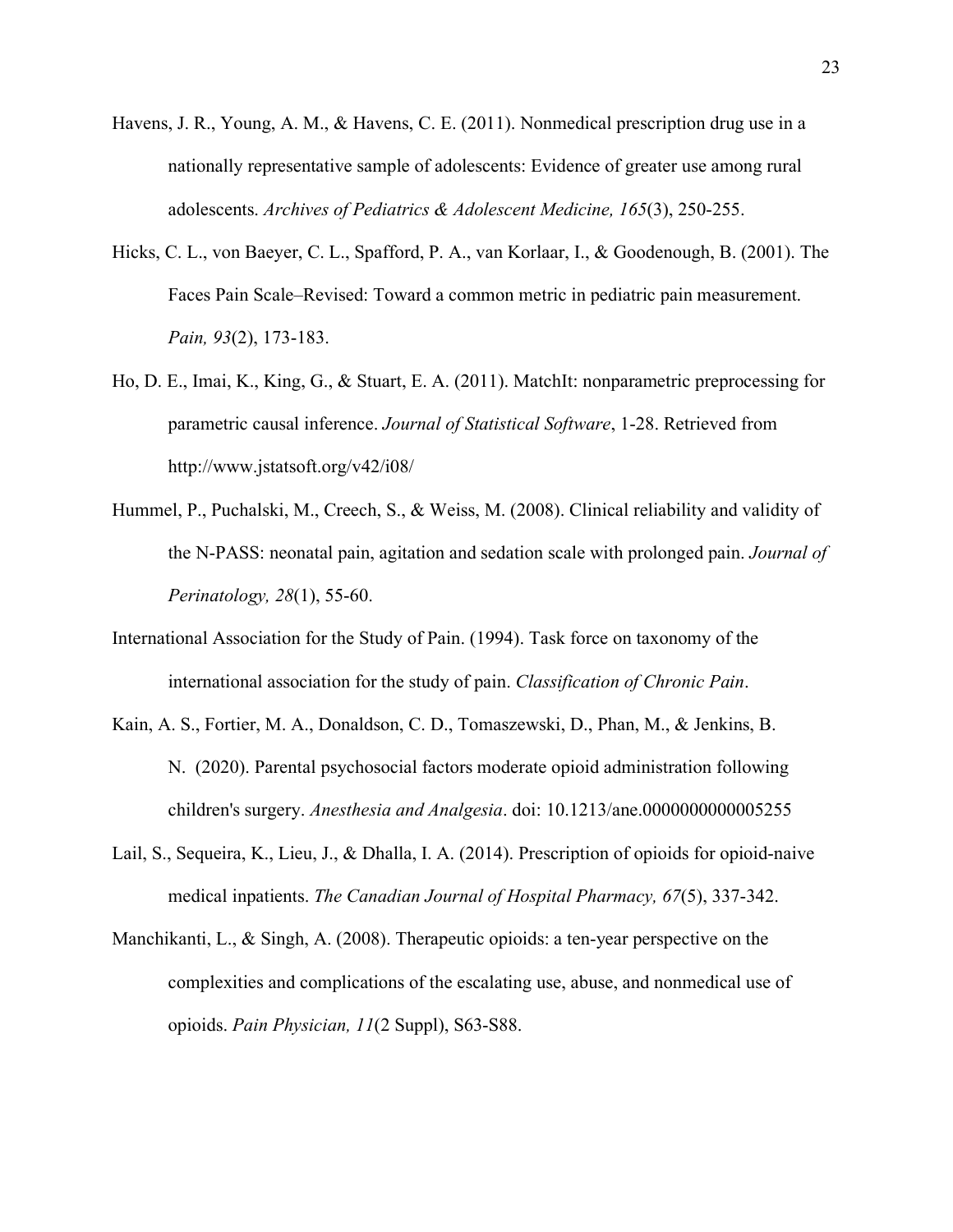- Mathew, S. J., Coplan, J. D., & Gorman, J. M. (2001). Neurobiological mechanisms of social anxiety disorder. *American Journal of Psychiatry, 158*(10), 1558-1567.
- McCabe, S. E., West, B. T., Veliz, P., McCabe, V. V., Stoddard, S. A., & Boyd, C. J. (2017). Trends in medical and nonmedical use of prescription opioids among US adolescents: 1976–2015. *Pediatrics, 139*(4), e20162387.
- McDonald, E. M., Kennedy-Hendricks, A., McGinty, E. E., Shields, W. C., Barry, C. L., & Gielen, A. C. (2017). Safe storage of opioid pain relievers among adults living in households with children. *Pediatrics, 139*(3), e20162161.
- Miech, R., Johnston, L., O'Malley, P. M., Keyes, K. M., & Heard, K. (2015). Prescription opioids in adolescence and future opioid misuse. *Pediatrics*, 2015-1364. doi:10.1542/peds.2015-1364
- Miró, J., Castarlenas, E., & Huguet, A. (2009). Evidence for the use of a numerical rating scale to assess the intensity of pediatric pain. *European Journal of Pain, 13*(10), 1089-1095.
- Mogg, K., & Bradley, B. P. (2005). Attentional bias in generalized anxiety disorder versus depressive disorder. *Cognitive Therapy and Research, 29*(1), 29-45.
- Nuckols, T. K., Anderson, L., Popescu, I., Diamant, A. L., Doyle, B., Di Capua, P., & Chou, R. (2014). Opioid prescribing: A systematic review and critical appraisal of guidelines for chronic pain. *Annals of Internal Medicine, 160*(1), 38-47.
- Pedersen, C. B., Mors, O., Bertelsen, A., Waltoft, B. L., Agerbo, E., McGrath, J. J., . . . Eaton, W. W. (2014). A comprehensive nationwide study of the incidence rate and lifetime risk for treated mental disorders. *JAMA psychiatry, 71*(5), 573-581.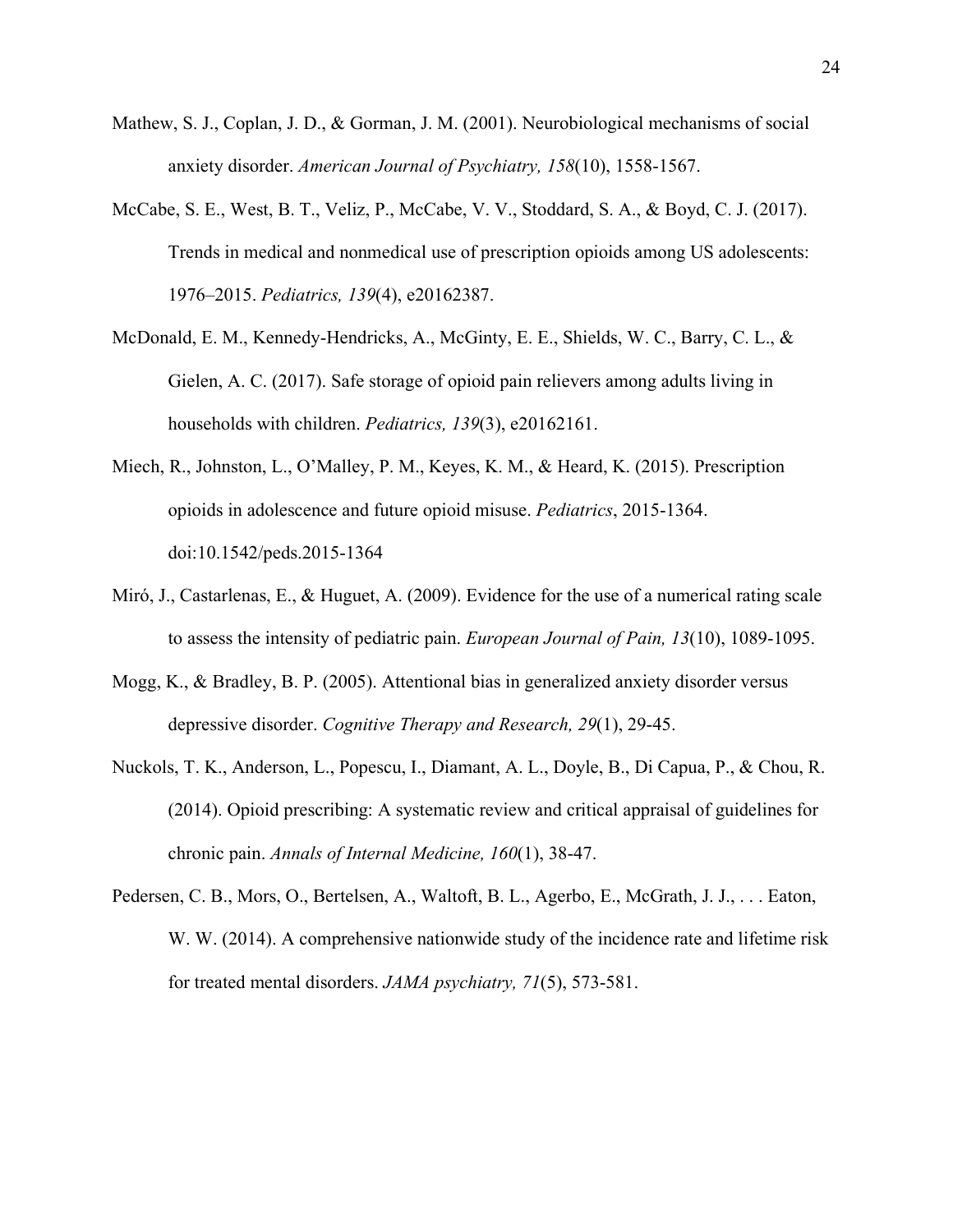- Quinn, P. D., Hur, K., Chang, Z., Scott, E. L., Krebs, E. E., Bair, M. J., . . . D'Onofrio, B. M. (2018). Association of mental health conditions and treatments with long-term opioid analgesic receipt among adolescents. *JAMA pediatrics, 172*(5), 423-430.
- Rahim-Williams, B., Riley, J. L., Williams, A. K. K., & Fillingim, R. B. (2012). A quantitative review of ethnic group differences in experimental pain response: Do biology, psychology, and culture matter? *Pain Medicine, 13*(4), 522-540.
- Richardson, L. P., Fan, M. Y., McCarty, C. A., Katon, W., Edlund, M., DeVries, A., . . . Sullivan, M. (2011). Trends in the prescription of opioids for adolescents with non-cancer pain. *General Hospital Psychiatry, 33*(5), 423-428.
- Simpson, H. B., Neria, Y., Lewis-Fernández, R., & Schneier, F. (2010). *Anxiety disorders: Theory, research and clinical perspectives*: Cambridge University Press.
- Spitzer, R. L., Kroenke, K., Williams, J. B., & Löwe, B. (2006). A brief measure for assessing generalized anxiety disorder: The GAD-7. *Archives of Internal Medicine, 166*(10), 1092- 1097.
- Stanford, E. A., Chambers, C. T., Biesanz, J. C., & Chen, E. (2008). The frequency, trajectories and predictors of adolescent recurrent pain: A population-based approach. *Pain, 138*(1), 11-21.
- Substance Abuse and Mental Health Services Administration. (2017). Key substance use and mental health indicators in the United States: Results from the 2016 National Survey on Drug Use and Health (HHS Publication No. SMA 17-5044). Rockville, MD: Center for Behavioral Health Statistics and Quality, Substance Abuse and Mental Health Services Administration. Retrieved from https://www.samhsa.gov/data/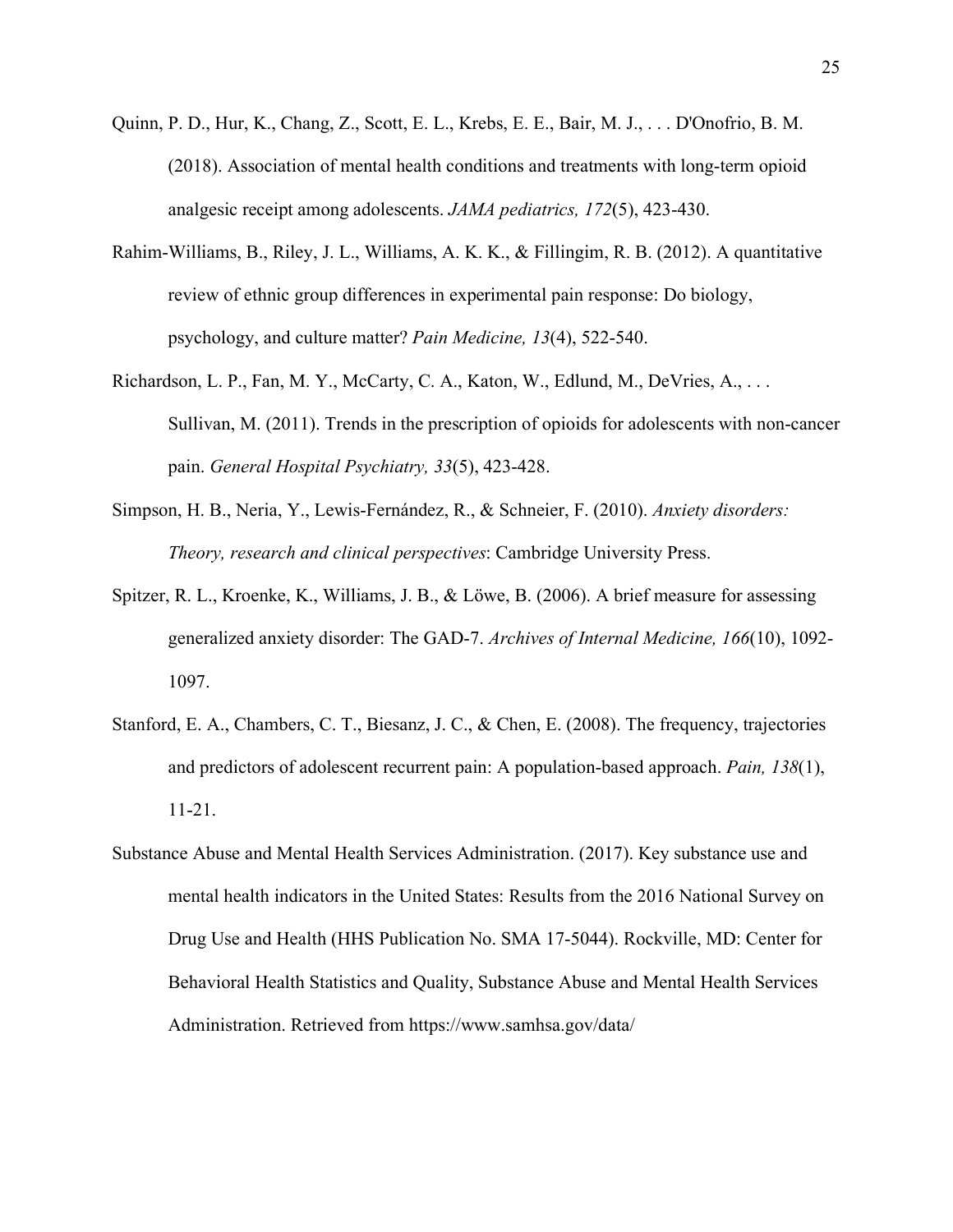- Sullivan, M. D., Edlund, M. J., Zhang, L., Unützer, J., & Wells, K. B. (2006). Association between mental health disorders, problem drug use, and regular prescription opioid use. *Archives of Internal Medicine, 166*(19), 2087-2093.
- Taylor, S. E. (2015). *Health psychology* (Ninth edition. ed.). New York, NY: McGraw-Hill Education.
- Tomaszewski, D. M., Arbuckle, C., Yang, S., & Linstead, E. (2018). Trends in opioid use in pediatric patients in US emergency departments from 2006 to 2015. *JAMA Network Open, 1*(8), e186161-e186161.
- Turk, D. C., & Okifuji, A. (1997). What factors affect physicians' decisions to prescribe opioids for chronic noncancer pain patients? *The Clinical Journal of Pain, 13*(4), 330-336.
- Voepel-Lewis, T., Merkel, S., Tait, A. R., Trzcinka, A., & Malviya, S. (2002). The reliability and validity of the Face, Legs, Activity, Cry, Consolability observational tool as a measure of pain in children with cognitive impairment. *Anesthesia & Analgesia, 95*(5), 1224-1229.
- Waghorn, G., Chant, D., White, P., & Whiteford, H. (2005). Disability, employment and work performance among people with ICD-10 anxiety disorders. *Australian and New Zealand Journal of Psychiatry, 39*(1-2), 55-66.
- Weersing, V. R., Rozenman, M. S., Maher-Bridge, M., & Campo, J. V. (2012). Anxiety, depression, and somatic distress: Developing a transdiagnostic internalizing toolbox for pediatric practice. *Cognitive and Behavioral Practice, 19*(1), 68-82.
- Whiteside, L. K., Russo, J., Wang, J., Ranney, M. L., Neam, V., & Zatzick, D. F. (2016). Predictors of sustained prescription opioid use after admission for trauma in adolescents. *Journal of Adolescent Health, 58*(1), 92-97.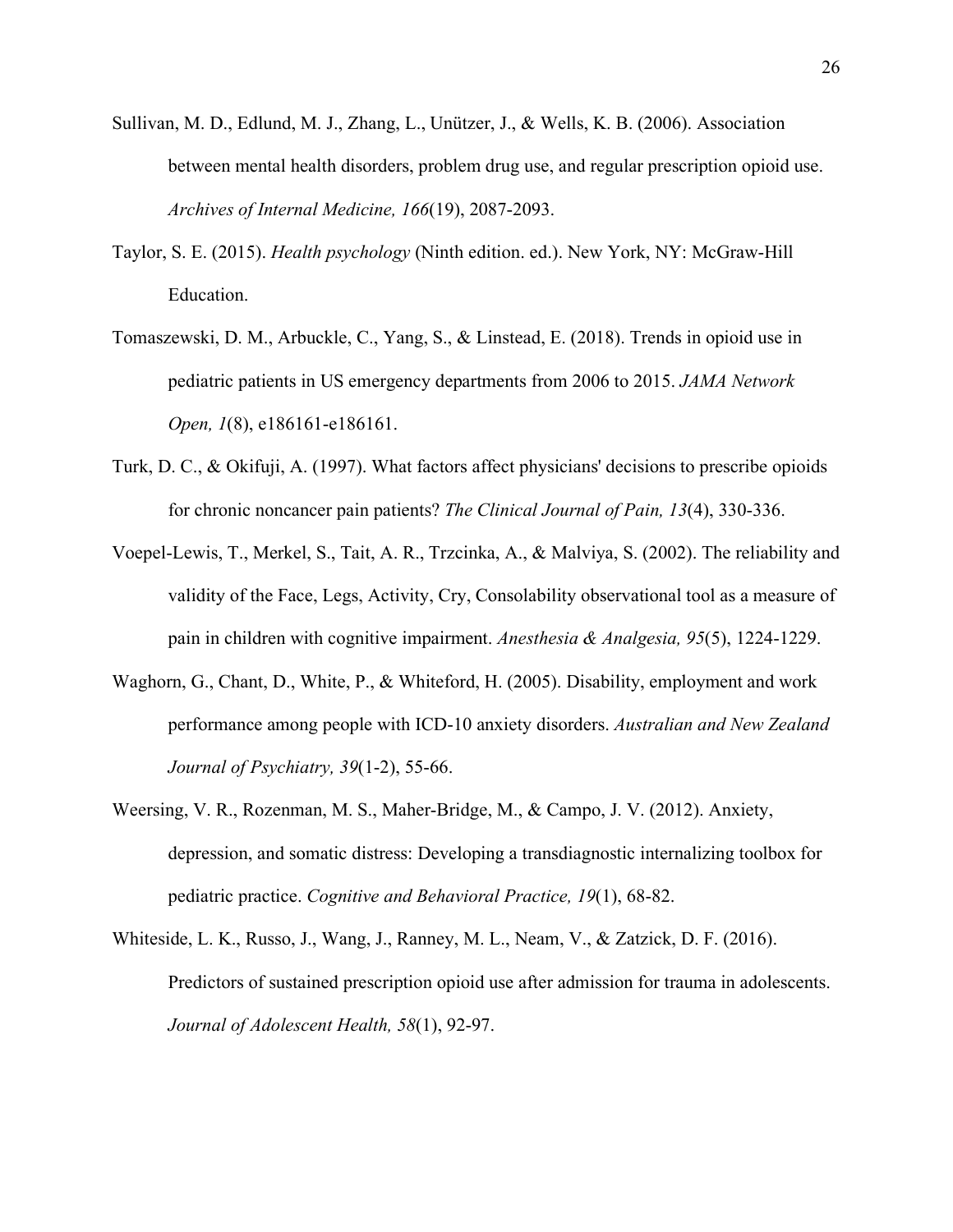- Womer, J., Zhong, W., Kraemer, F. W., Maxwell, L. G., Ely, E. A., Faerber, J. A., . . . Feudtner, C. (2014). Variation of opioid use in pediatric inpatients across hospitals in the US. *Journal of Pain and Symptom Management, 48*(5), 903-914.
- Zhang, Z., Kim, H. J., Lonjon, G., & Zhu, Y. (2019). Balance diagnostics after propensity score matching. *Annals of Translational Medicine, 7*(1).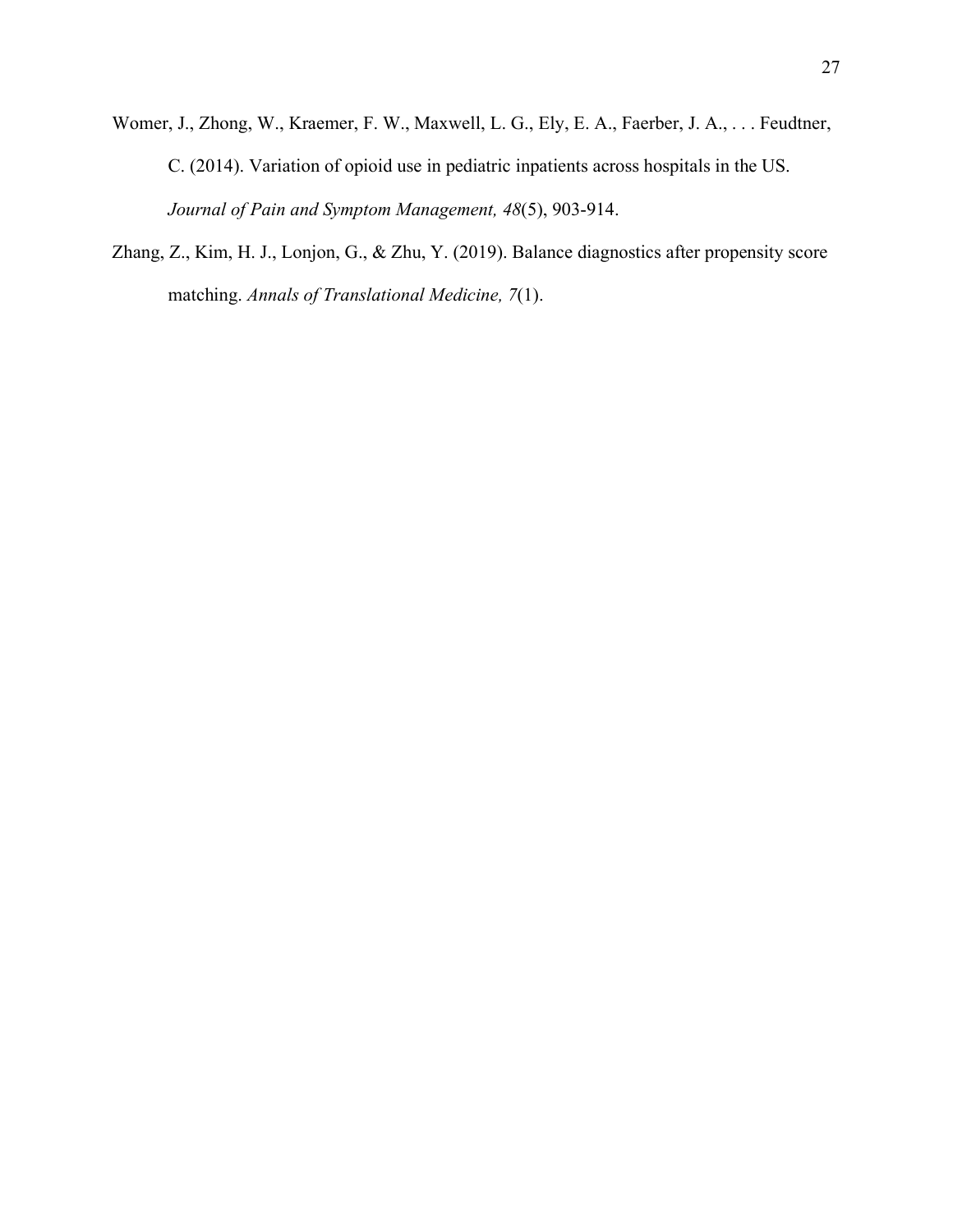## **Figure Captions**

*Figure 1***.** Interaction of pain severity and anxiety disorder diagnosis on the number of opioid analgesics ordered. Values reflect standardized estimates controlling for all model covariates and 95% confidence intervals. The number of ordered opioid analgesics ranged from 0 to 10, but was truncated to maintain conceptual clarity.

*Figure 2***.** Interaction of pain severity and anxiety disorder diagnosis on the number of non-opioid analgesics ordered. Values reflect standardized estimates controlling for all model covariates and 95% confidence intervals. The number of ordered non-opioid analgesics ranged from 0 to 9, but was truncated to maintain conceptual clarity.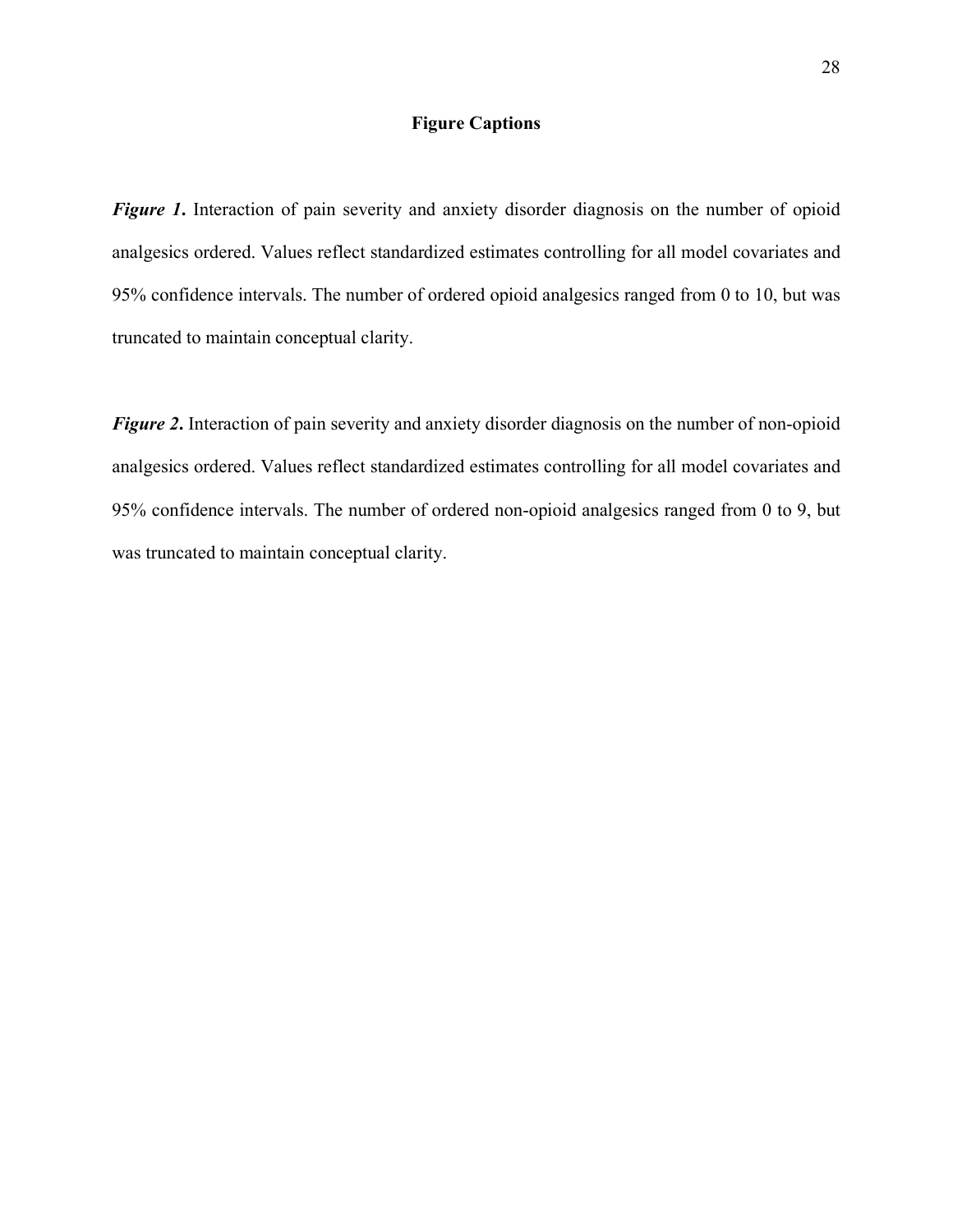

*Figure 1***.** Interaction of pain severity and anxiety disorder diagnosis on the number of opioid analgesics ordered. Values reflect standardized estimates controlling for all model covariates and 95% confidence intervals. The number of ordered opioid analgesics ranged from 0 to 10, but was truncated to maintain conceptual clarity.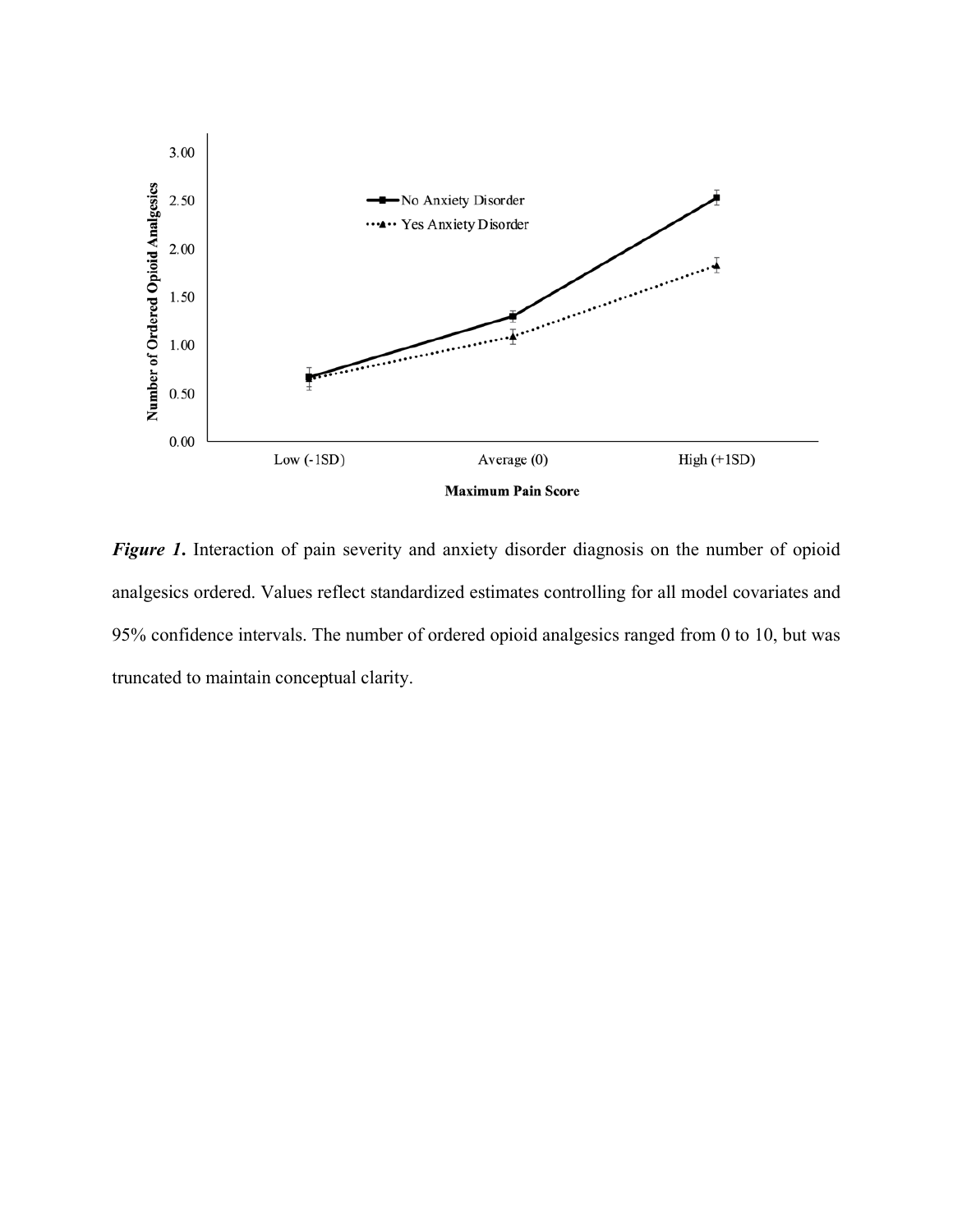

*Figure 2***.** Interaction of pain severity and anxiety disorder diagnosis on the number of non-opioid analgesics ordered. Values reflect standardized estimates controlling for all model covariates and 95% confidence intervals. The number of ordered non-opioid analgesics ranged from 0 to 9, but was truncated to maintain conceptual clarity.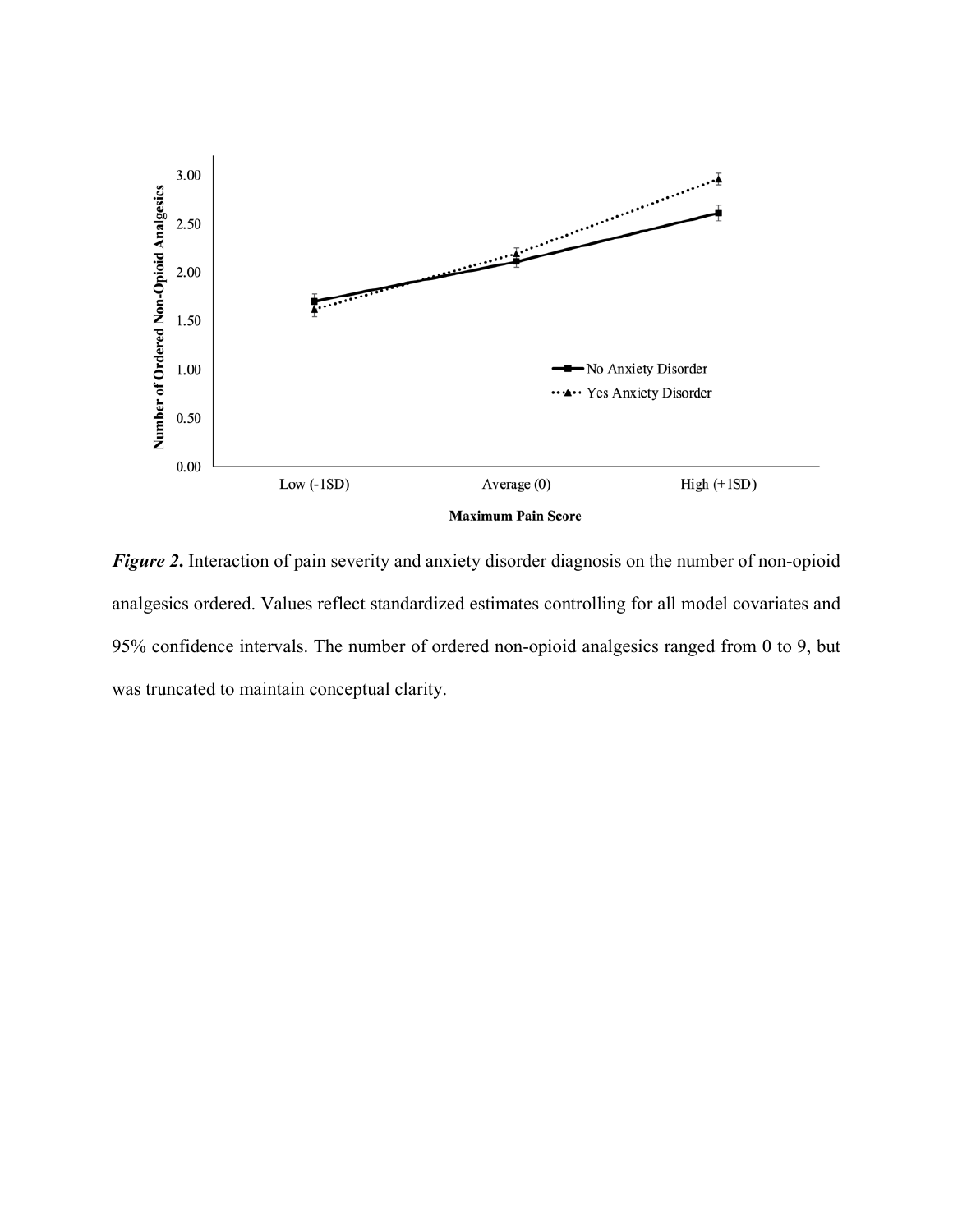| <b>Diagnosis</b>                                                             | <b>ICD 9/10</b><br>Codes | $n \ (\%)$ of<br>Cases <sub>a</sub> | <b>Symptoms</b> <sub>b</sub>                                                                                                                                                                                                                                                                                |
|------------------------------------------------------------------------------|--------------------------|-------------------------------------|-------------------------------------------------------------------------------------------------------------------------------------------------------------------------------------------------------------------------------------------------------------------------------------------------------------|
|                                                                              |                          |                                     | Anxiety, dissociative, stress-related, and somatoform disorders ( $n = 1,586, 2.90\%$ )                                                                                                                                                                                                                     |
| Phobic and<br>social anxiety<br>disorders                                    | F40-F40.9                | $220(0.4\%)$                        | Intense, unrealistic, persistent fear and avoidance of<br>an object, activity, or situation.                                                                                                                                                                                                                |
| Generalized<br>anxiety, panic<br>disorder, and<br>other anxiety<br>disorders | F41-F41.9                | 741 (1.4%)                          | Anxiety disorders: excessive worry and feelings of<br>fear, dread, and uneasiness that last six months or<br>longer. Panic disorder: an anxiety disorder<br>characterized by multiple unexpected panic attacks<br>with persistent concern of recurring attacks.                                             |
| Stress-related<br>and adjustment<br>disorders                                | F43-F43.9                | 862 (1.6%)                          | Acute stress reaction and post-traumatic stress: the<br>development of anxiety and dissociative symptoms as<br>a result of exposure to a traumatic event. Adjustment<br>disorders: person responds to a stressful event (such<br>as an illness, job loss, or divorce) with extreme<br>emotions and actions. |
| Somatoform<br>disorders                                                      | F45-F45.9                | 304 (0.6%)                          | The presence of physical symptoms that suggest a<br>medical condition but are not fully explained by any<br>known medical reasons.                                                                                                                                                                          |
| Mood [affective] disorders $(n = 711, 1.30\%)$                               |                          |                                     |                                                                                                                                                                                                                                                                                                             |
| Manic episode                                                                | F30-F30.9                | $201(0.4\%)$                        | Characterized by a period of at least one week where<br>an elevated, expansive, or unusually irritable mood.<br>Marked by severe mood swings (manic or major                                                                                                                                                |
| Bipolar disorder                                                             | F31-F31.9                | 250 (0.5%)                          | depressive episodes) and a tendency to remission and<br>recurrence.                                                                                                                                                                                                                                         |
| Major depressive<br>disorder                                                 | F32-F33.9                | 571 (1.1%)                          | Ongoing feelings of sadness, loss of energy, and<br>difficulty dealing with normal daily life. Other<br>symptoms include feelings of worthlessness and<br>hopelessness, loss of pleasure in activities, changes in<br>eating or sleeping habits, and thoughts of death or<br>suicide.                       |
| Persistent mood<br>disorders                                                 | F34-F34.9                | 247 (0.5%)                          | Alternating and recurring periods of depression and<br>elation. Also, can be characterized by relatively mild<br>depressive symptoms or marked loss of pleasure in<br>usual activities.                                                                                                                     |
| Unspecified<br>mood disorder                                                 | F39                      | $214(0.4\%)$                        | Severe disturbance in mood (depression, anxiety,<br>elation) accompanied by psychotic symptoms such as<br>delusions, and hallucinations.                                                                                                                                                                    |

**Table 1.** International Classification of Diseases, Ninth/Tenth revision (ICD-9/10) Mental Disorder Diagnostic Classifications

Note. The earliest age of onset for all disorders was 2 years old. Patients could be diagnosed with more than one disorder.  $a =$  unmatched sample ( $N = 53,292$ );  $b =$  symptoms from the ICD 10 website: https://www.icd10data.com/ICD10CM/Codes/F01-F99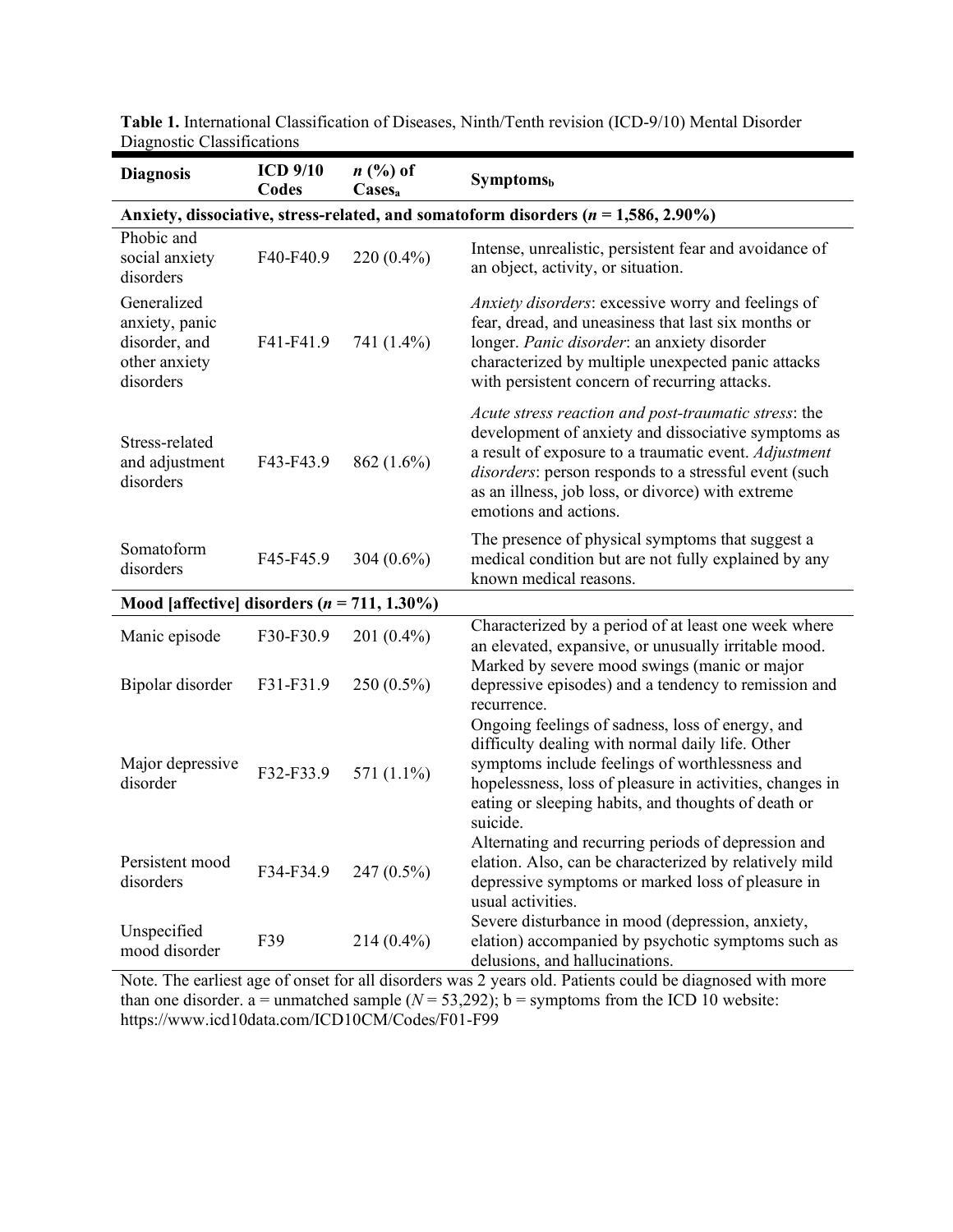|                                                               |                                            | <b>Anxiety Disorder Analysis</b> |                             | <b>Mood Disorder Analysis</b>          |                                           |                                 |                             |                                      |  |
|---------------------------------------------------------------|--------------------------------------------|----------------------------------|-----------------------------|----------------------------------------|-------------------------------------------|---------------------------------|-----------------------------|--------------------------------------|--|
|                                                               | <b>Before Matching</b><br>$(N = 54, 531)$  |                                  |                             | <b>After Matching</b><br>$(N = 2,892)$ | <b>Before Matching</b><br>$(N = 54, 531)$ |                                 |                             | <b>After Matching</b><br>$(N=1,042)$ |  |
|                                                               | No Diagnosis<br>$(n = 52,945)$             | Yes Diagnosis<br>$(n = 1,586)$   | No Diagnosis<br>$(n=1,446)$ | Yes Diagnosis<br>$(n=1,446)$           | No Diagnosis<br>$(n = 53,820)$            | Yes<br>Diagnosis<br>$(n = 711)$ | No Diagnosis<br>$(n = 521)$ | Yes Diagnosis<br>$(n = 521)$         |  |
|                                                               | M(SD)                                      | M(SD)                            | M(SD)                       | M(SD)                                  | M(SD)                                     | M(SD)                           | M(SD)                       | M(SD)                                |  |
| Age                                                           | 9.64(4.71)                                 | 12.84(4.08)                      | 12.82 (4.44)                | 12.83(4.06)                            | 9.68(4.71)                                | 13.88(4.11)                     | 13.89 (4.33)                | 14.69 (3.48)                         |  |
| Length of Stay                                                | 3.26(3.98)                                 | 6.01(6.37)                       | 5.99(6.69)                  | 6.03(6.06)                             | 3.33(4.07)                                | 4.54(5.91)                      | 5.30(6.12)                  | 5.28(5.97)                           |  |
|                                                               | $n\binom{0}{0}$                            | $n\binom{0}{0}$                  | $n\binom{0}{0}$             | $n\binom{0}{0}$                        | $n\frac{6}{6}$                            | $n\left(\%\right)$              | $n\left(\%\right)$          | $n\left(\%\right)$                   |  |
| Year: 2013                                                    | 3,478 (6.60)                               | 76 (4.80)                        | 29(2.0)                     | 56 (3.90)                              | 3,485(6.50)                               | 69(9.70)                        | 27(5.20)                    | 22(4.20)                             |  |
| Year: 2014                                                    | 8,639 (16.30)                              | 130 (8.20)                       | 119 (8.20)                  | 100(6.90)                              | 8,652(16.10)                              | 117(16.50)                      | 57 (10.90)                  | 62(11.90)                            |  |
| Year: 2015                                                    | 11,320 (21.40)                             | 154(9.70)                        | 231 (16.0)                  | 140(9.70)                              | 11,356 (21.10)                            | 118 (16.60)                     | 104(20.0)                   | 89 (17.10)                           |  |
| Year: 2016                                                    | 11,746 (22.20)                             | 455 (28.70)                      | 331 (22.90)                 | 424 (29.30)                            | 12,044 (22.40)                            | 157(22.10)                      | 123(23.60)                  | 131(25.10)                           |  |
| Year: 2017                                                    | 11,873 (22.40)                             | 602 (38.00)                      | 450(31.10)                  | 570 (39.40)                            | 12,295 (22.80)                            | 180 (25.30)                     | 147 (28.20)                 | 155 (29.80)                          |  |
| Year: 2018                                                    | 5,889 (11.10)                              | 169(10.70)                       | 286 (19.80)                 | 156 (10.80)                            | 5,988 (11.10)                             | 70(9.80)                        | 63(12.10)                   | 62(11.90)                            |  |
| Male                                                          | 28,451 (53.70)                             | 678 (42.70)                      | 618 (42.70)                 | 635 (43.90)                            | 28,892 (53.70)                            | 237 (33.30)                     | 202 (38.80)                 | 169 (32.40)                          |  |
| Hispanic                                                      | 28,430 (53.70)                             | 955 (60.20)                      | 840 (58.10)                 | 861 (59.50)                            | 28,943 (53.80)                            | 442 (62.20)                     | 320 (61.40)                 | 326 (62.60)                          |  |
| Medicare/Medi-<br>Cal                                         | 20,641 (39.00)                             | 823 (51.90)                      | 743 (51.40)                 | 742 (51.30)                            | 21,156 (39.30)                            | 308 (43.30)                     | 219(42.0)                   | 227 (43.60)                          |  |
|                                                               | Presence of the following visit diagnoses: |                                  |                             |                                        |                                           |                                 |                             |                                      |  |
| <b>Anxiety Disorder</b>                                       | $\sim$ $\sim$                              |                                  |                             |                                        | 1,218(2.30)                               | 368 (51.80)                     | 146 (28.30)                 | 176(34.0)                            |  |
| Mood Disorder<br>Bacterial/viral                              | 343 (0.60)                                 | 368 (23.20)                      | 186 (12.90)                 | 231 (16.0)                             | $---$                                     | $---$                           | $---$                       | ---                                  |  |
| infections (A00-                                              |                                            |                                  |                             |                                        |                                           |                                 |                             |                                      |  |
| A99)                                                          | 4,488 (8.50)                               | 321 (20.20)                      | 212 (14.70)                 | 217(15.0)                              | 4,580(8.50)                               | 229 (32.20)                     | 47(9.0)                     | 55 (10.60)                           |  |
| <b>Blood</b> disease<br>$(D50-D89)$                           | 6,823 (12.90)                              | 374 (23.60)                      | 231(16.0)                   | 273 (18.90)                            | 6,963(12.90)                              | 234 (32.90)                     | 60(11.50)                   | 63(12.10)                            |  |
| Endocrine,<br>nutritional, and<br>metabolic<br>diseases (E00- |                                            |                                  |                             |                                        |                                           |                                 |                             |                                      |  |
| E89)                                                          | 7,789 (14.70)                              | 547 (34.50)                      | 382 (26.40)                 | 424 (29.30)                            | 7,984 (14.80)                             | 352 (49.50)                     | 175 (33.60)                 | 169 (32.40)                          |  |

**Table 2.** Sample Characteristics Before and After Propensity Score Case-Control Matching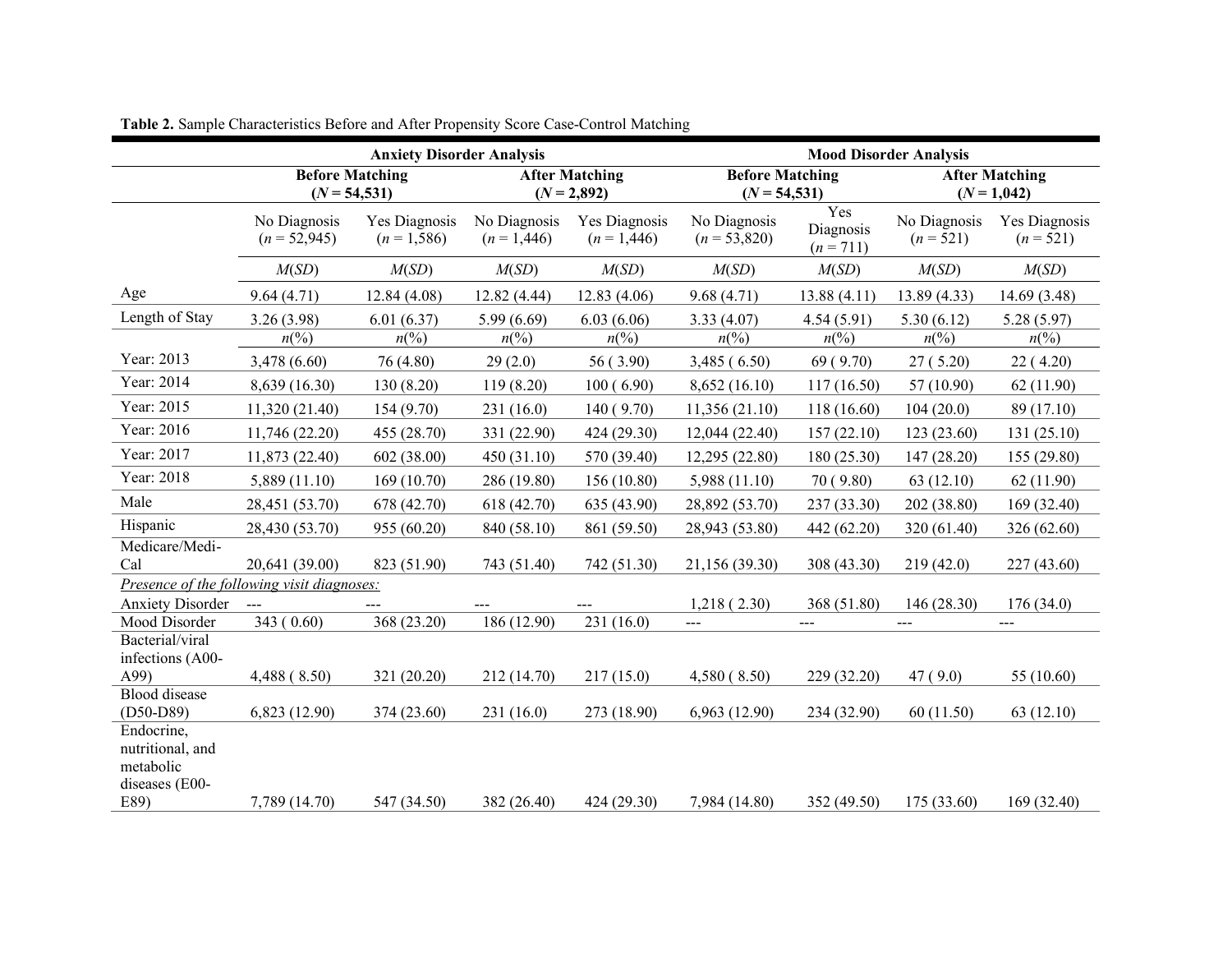| Nervous system<br>diseases (G00- |                |             |             |             |                |             |            |             |
|----------------------------------|----------------|-------------|-------------|-------------|----------------|-------------|------------|-------------|
| G99                              | 10,845(20.50)  | 632 (39.80) | 490 (33.90) | 526 (36.40) | 11,121(20.70)  | 356 (50.10) | 183(35.10) | 185 (35.50) |
| Circulatory                      |                |             |             |             |                |             |            |             |
| system diseases                  |                |             |             |             |                |             |            |             |
| $(100-I99)$                      | 3,954 (7.50)   | 386 (24.30) | 239 (16.50) | 267(18.50)  | 4,068(7.60)    | 272 (38.30) | 109(20.90) | 96 (18.40)  |
| Respiratory                      |                |             |             |             |                |             |            |             |
| system diseases                  |                |             |             |             |                |             |            |             |
| $(J00-J99)$                      | 10,263 (19.40) | 367(23.10)  | 251 (17.40) | 269 (18.60) | 10,374 (19.30) | 256(36.0)   | 90 (17.30) | 86 (16.50)  |
| Digestive system                 |                |             |             |             |                |             |            |             |
| diseases (K00-<br>K95)           |                |             |             |             |                |             |            |             |
| Diseases of the                  | 15,304 (28.90) | 519 (32.70) | 398 (27.50) | 417 (28.80) | 15,516 (28.80) | 307 (43.20) | 136(26.10) | 136 (26.10) |
| musculoskeletal                  |                |             |             |             |                |             |            |             |
| system                           |                |             |             |             |                |             |            |             |
| /connective                      |                |             |             |             |                |             |            |             |
| tissue (M00-                     |                |             |             |             |                |             |            |             |
| M99)                             | 53,40 (10.10)  | 392 (24.70) | 240 (16.60) | 294 (20.30) | 5,469(10.20)   | 263(37.0)   | 84 (16.10) | 91 (17.50)  |
| Genitourinary                    |                |             |             |             |                |             |            |             |
| system diseases                  |                |             |             |             |                |             |            |             |
| $(NO0-N99)$                      | $4,008$ (7.60) | 349 (22.0)  | 203(14.0)   | 246(17.0)   | 4,105(7.60)    | 252 (35.40) | 76 (14.60) | 80 (15.40)  |
| Congenital                       |                |             |             |             |                |             |            |             |
| malformations,                   |                |             |             |             |                |             |            |             |
| deformations and                 |                |             |             |             |                |             |            |             |
| chromosomal                      |                |             |             |             |                |             |            |             |
| abnormalities                    |                |             |             |             |                |             |            |             |
| $(Q00-Q99)$                      | 8,176 (15.40)  | 367 (23.10) | 238 (16.50) | 271 (18.70) | 8,299 (15.40)  | 244 (34.30) | 76 (14.60) | 76 (14.60)  |
| Injury/poisoning                 |                |             |             |             |                |             |            |             |
| $(S00-T88)$                      | 6,103(11.50)   | 357 (22.50) | 229 (15.80) | 257 (17.80) | 6,168(11.50)   | 292(41.10)  | 108(20.70) | 118 (22.60) |
| Other mental,                    |                |             |             |             |                |             |            |             |
| behavioral and                   |                |             |             |             |                |             |            |             |
| neurodevelopme                   |                |             |             |             |                |             |            |             |
| ntal (F01-F99)                   | 4,065(7.70)    | 448 (28.20) | 307 (21.20) | 320 (22.10) | 4,167(7.70)    | 346 (48.70) | 164(31.50) | 159 (30.50) |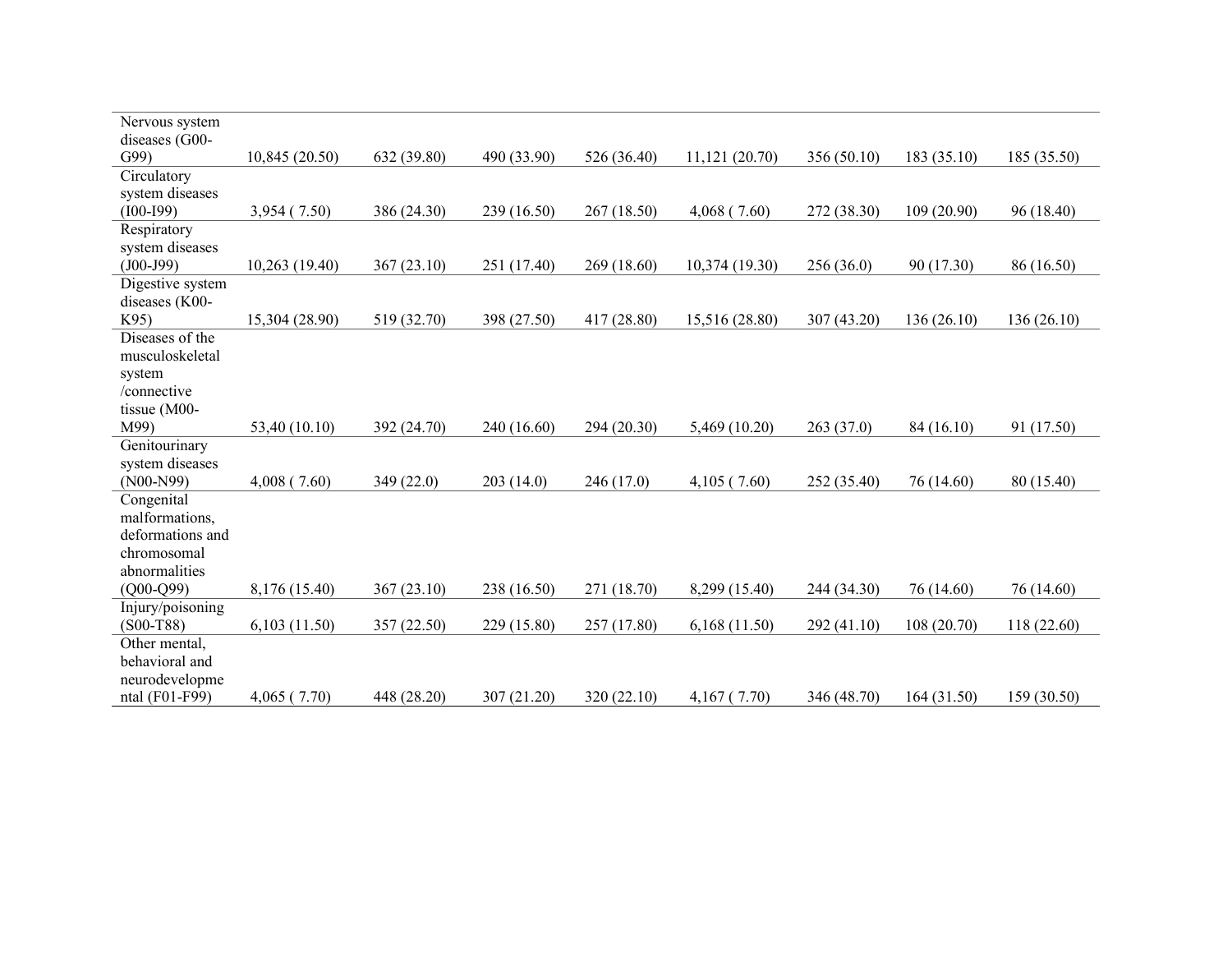|                                                 |                  | Unmatched<br>Sample | <b>Anxiety Disorder</b><br>Analysis Matched | Mood Disorder<br>Analysis Matched |
|-------------------------------------------------|------------------|---------------------|---------------------------------------------|-----------------------------------|
| <b>Demographic and Clinical Characteristics</b> |                  | $(N = 54, 531)$     | Sample ( $N = 2,892$ )                      | Sample $(N = 1,042)$              |
|                                                 |                  |                     |                                             |                                   |
| Age                                             | Range            | $2 - 18$            | $2 - 18$                                    | $2 - 18$                          |
|                                                 | M(SD)            | 9.73(4.73)          | 12.82(4.25)                                 | 14.29 (3.95)                      |
| Sex/Gender                                      | Male             | 53.40%              | 43.30%                                      | 62.00%                            |
|                                                 | Female           | 46.60%              | 56.70%                                      | 38.00%                            |
| Ethnicity                                       | Hispanic         | 46.10%              | 41.18%                                      | 38.00%                            |
|                                                 | Non-<br>Hispanic | 53.90%              | 58.82%                                      | 62.00%                            |
| Medicare/Medi-<br>Cal Insurance                 | Yes              | 60.60%              | 48.65%                                      | 57.20%                            |
|                                                 | N <sub>o</sub>   | 39.40%              | 51.35%                                      | 42.80%                            |
| Length of stay                                  | Range            | $0 - 30$            | $0 - 30$                                    | $0 - 30$                          |
|                                                 | M(SD)            | 3.34(4.10)          | 6.01(6.38)                                  | 5.29(6.04)                        |
| <b>Number of Medications Ordered</b>            |                  |                     |                                             |                                   |
| <b>Opioid Analgesics</b>                        | Range            | $0 - 11$            | $0 - 10$                                    | $0 - 10$                          |
|                                                 | M(SD)            | 1.94(2.13)          | 1.96(2.16)                                  | 1.58(2.11)                        |
| Non-Opioid<br>Analgesics                        | Range            | $0 - 9$             | $0 - 9$                                     | $0 - 8$                           |
|                                                 | M(SD)            | 2.15(1.28)          | 2.38(1.54)                                  | 2.13(1.44)                        |

**Table 3.** Descriptive Statistics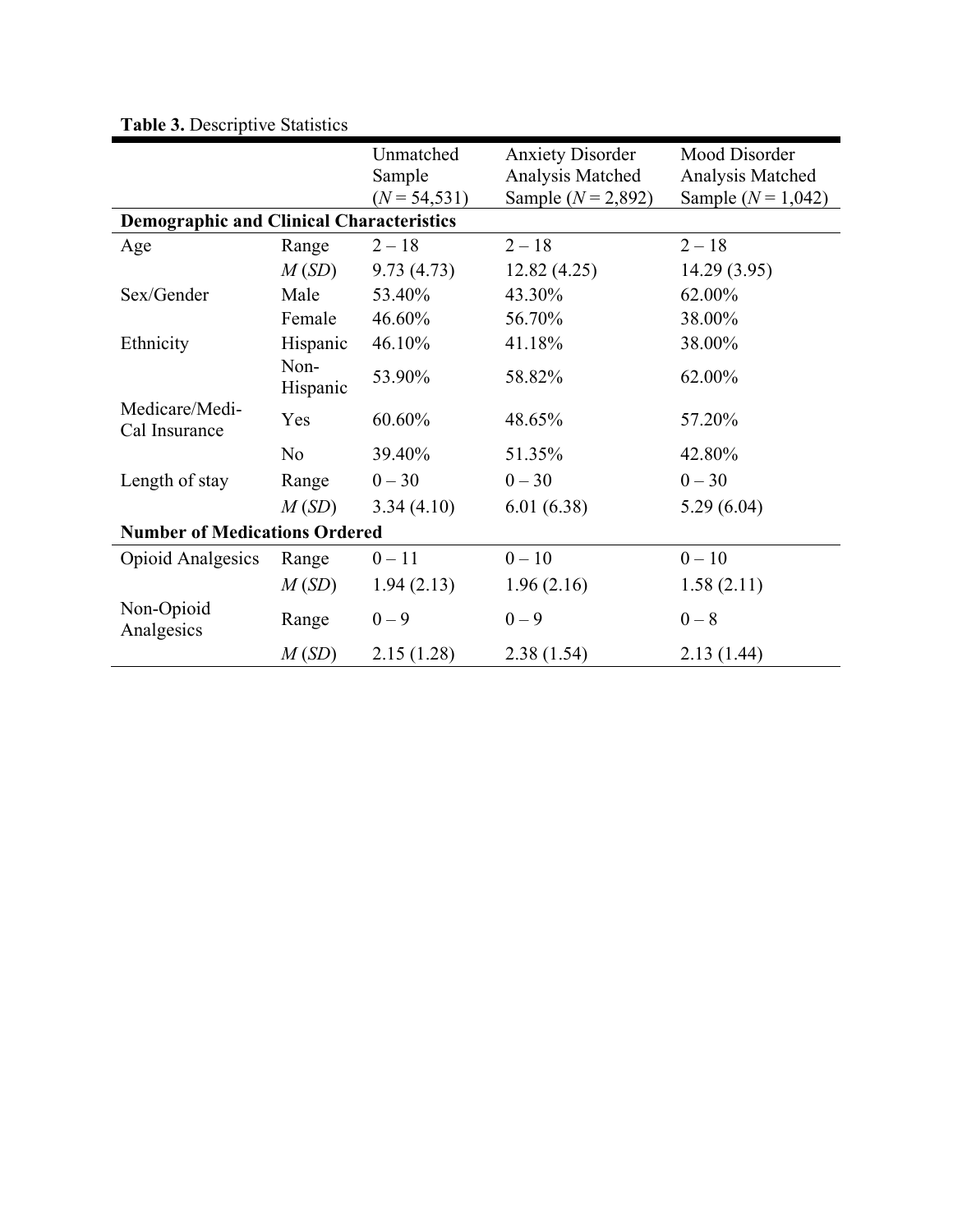| <b>Outcome Variables</b>                                        | <b>Pain Severity</b> |         |         | <b>Opioid Analgesics</b> |                            |         | <b>Non-Opioid Analgesics</b> |         |         |
|-----------------------------------------------------------------|----------------------|---------|---------|--------------------------|----------------------------|---------|------------------------------|---------|---------|
|                                                                 |                      | 95% CI  |         |                          | 95% CI                     |         |                              | 95% CI  |         |
|                                                                 | β                    | LL      | UL      | $\boldsymbol{\beta}$     | $\mathop{\rm LL}\nolimits$ | UL      | β                            | LL      | UL      |
| <b>Predictor Variables</b>                                      |                      |         |         |                          |                            |         |                              |         |         |
| Maximum Pain Score                                              | $---$                | ---     | ---     | $0.60***$                | 0.56                       | 0.64    | $0.26***$                    | 0.22    | 0.30    |
| <b>Anxiety Disorder</b><br>Diagnosis                            | $0.13***$            | 0.10    | 0.15    | $-0.09***$               | $-0.11$                    | $-0.05$ | 0.01                         | 0.00    | 0.03    |
| Maximum Pain Score x<br><b>Anxiety Disorder</b><br>Diagnosis    | ---                  |         | ---     | $-0.07***$               | $-0.09$                    | $-0.05$ | $0.04**$                     | 0.03    | 0.05    |
| Covariates                                                      |                      |         |         |                          |                            |         |                              |         |         |
| Year                                                            | $0.03*$              | 0.00    | 0.06    | $-0.05***$               | $-0.06$                    | $-0.04$ | $0.03*$                      | 0.02    | 0.04    |
| Age                                                             | $0.10***$            | 0.07    | 0.13    | 0.01                     | 0.00                       | 0.02    | $-0.01$                      | $-0.02$ | 0.00    |
| Sex                                                             | $-0.07***$           | $-0.10$ | $-0.05$ | $0.10***$                | 0.09                       | 0.11    | $-0.02$                      | $-0.03$ | $-0.01$ |
| Hispanic Ethnicity                                              | $0.04**$             | 0.01    | 0.07    | 0.00                     | $-0.02$                    | 0.01    | $-0.01$                      | $-0.02$ | 0.00    |
| Medicare/Medi-Cal                                               | $-0.03$              | $-0.06$ | 0.00    | 0.01                     | 0.00                       | 0.02    | 0.02                         | 0.01    | 0.03    |
| Length of Stay                                                  | $0.11***$            | 0.08    | 0.14    | $0.08***$                | 0.07                       | 0.09    | $0.07***$                    | 0.06    | 0.08    |
| Mood Disorder<br>Diagnosis                                      | 0.03                 | 0.00    | 0.06    | $-0.11***$               | $-0.13$                    | $-0.09$ | $-0.01$                      | $-0.02$ | 0.00    |
| Bacterial and viral<br>infections                               | $-0.02$              | $-0.05$ | 0.02    | $-0.01$                  | $-0.02$                    | 0.00    | 0.00                         | $-0.01$ | 0.01    |
| <b>Blood</b> diseases                                           | $-0.05**$            | $-0.08$ | $-0.01$ | $0.03*$                  | 0.02                       | 0.04    | $-0.05***$                   | $-0.06$ | $-0.04$ |
|                                                                 |                      |         |         |                          |                            |         |                              |         |         |
| Endocrine, nutritional,<br>and metabolic diseases               | $-0.01$              | $-0.05$ | 0.02    | $-0.06***$               | $-0.08$                    | $-0.04$ | $-0.04**$                    | $-0.05$ | $-0.03$ |
| Diseases of the nervous<br>system                               | $-0.07***$           | $-0.10$ | $-0.04$ | $-0.08***$               | $-0.09$                    | $-0.07$ | $0.03*$                      | 0.02    | 0.04    |
| Diseases of the<br>circulatory system                           | 0.00                 | $-0.03$ | 0.03    | $0.04**$                 | 0.03                       | 0.05    | $-0.04**$                    | $-0.05$ | $-0.03$ |
| Diseases of the<br>respiratory system                           | $-0.05**$            | $-0.08$ | $-0.01$ | 0.01                     | $-0.01$                    | 0.03    | 0.01                         | 0.00    | 0.02    |
| Diseases of the digestive<br>system<br>Diseases of the          | $0.05**$             | 0.02    | 0.08    | $0.04**$                 | 0.03                       | 0.05    | $0.03*$                      | 0.02    | 0.04    |
| musculoskeletal system<br>and connective tissue                 | 0.02                 | $-0.01$ | 0.05    | $0.10***$                | 0.09                       | 0.11    | $0.08***$                    | 0.07    | 0.09    |
| Diseases of the<br>genitourinary system                         | $-0.04**$            | $-0.08$ | $-0.01$ | $0.06***$                | 0.05                       | 0.07    | 0.00                         | $-0.01$ | 0.01    |
| Congenital<br>malformations,<br>deformations and<br>chromosomal |                      |         |         |                          |                            |         |                              |         |         |
| abnormalities<br>Injury, poisoning and<br>certain other         | $-0.02$              | $-0.05$ | 0.02    | $0.10***$                | 0.09                       | 0.11    | 0.01                         | 0.00    | 0.02    |
| consequences                                                    | $-0.02$              | $-0.05$ | 0.01    | $0.16***$                | 0.15                       | 0.17    | $-0.02$                      | $-0.03$ | $-0.01$ |

**Table 4.** Multiple Regression Model Results: Anxiety Disorder Diagnosis (*N* = 2,892)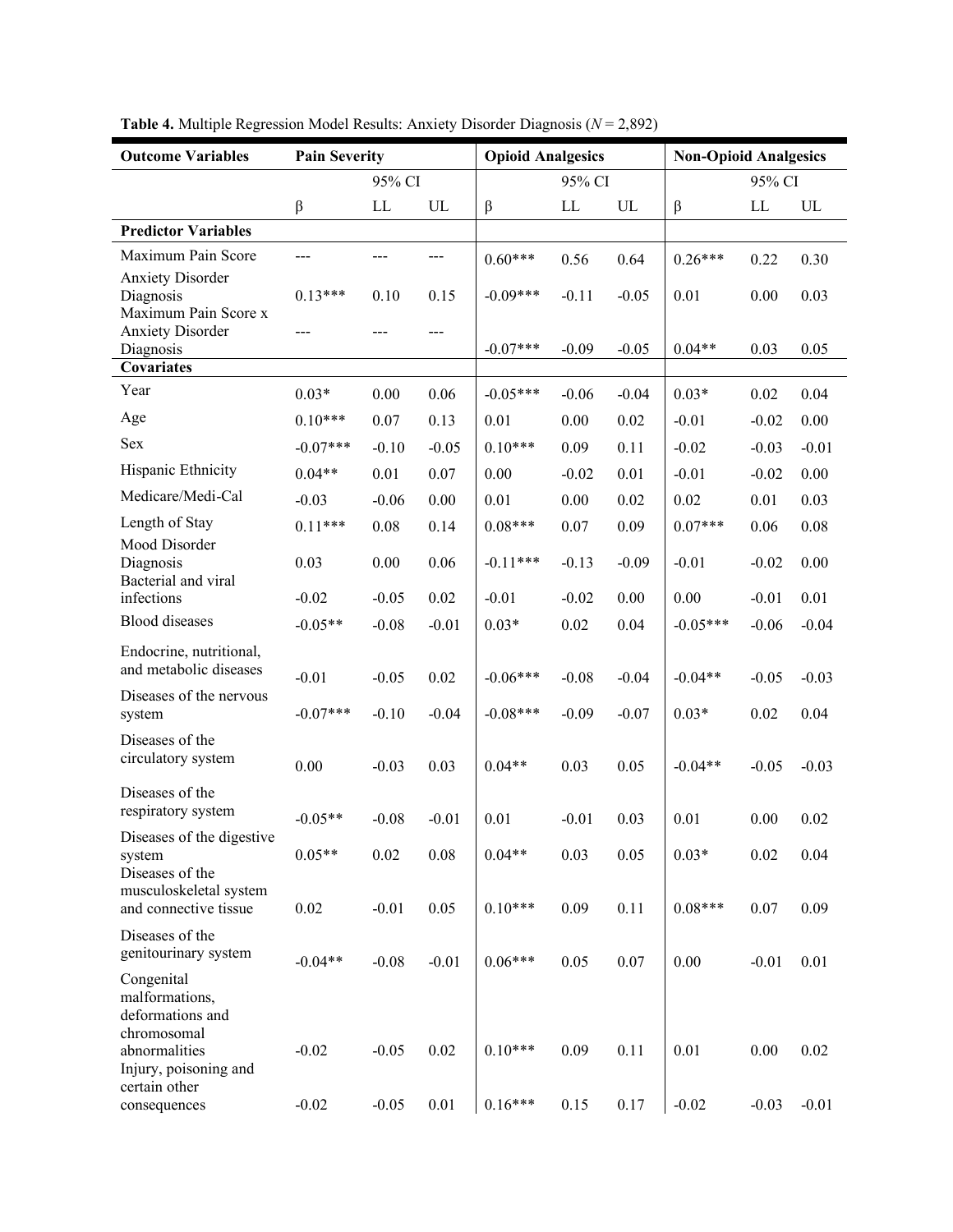| Other mental, behavioral<br>and neurodevelopmental |            |         |         |            |         |         |           |         |         |
|----------------------------------------------------|------------|---------|---------|------------|---------|---------|-----------|---------|---------|
| disorders                                          | $-0.09***$ | $-0.12$ | $-0.05$ | $-0.14***$ | $-0.16$ | $-0.12$ | $-0.04**$ | $-0.05$ | $-0.03$ |
| <b>Opioid Analgesics</b>                           | $0.34***$  | 0.30    | 0.37    |            |         |         | $0.10***$ | 0.09    | 0.11    |
| Non-Opioid Analgesics                              | $0.28***$  | 0.24    | 0.31    | $0.18***$  | 0.17    | 0.19    | ---       |         |         |

*Note*. Estimates represent standardized coefficients. CI = confidence interval; LL = lower limit; UL = upper limit. \**p* < .05,\*\**p*< .01, \*\*\**p* < .001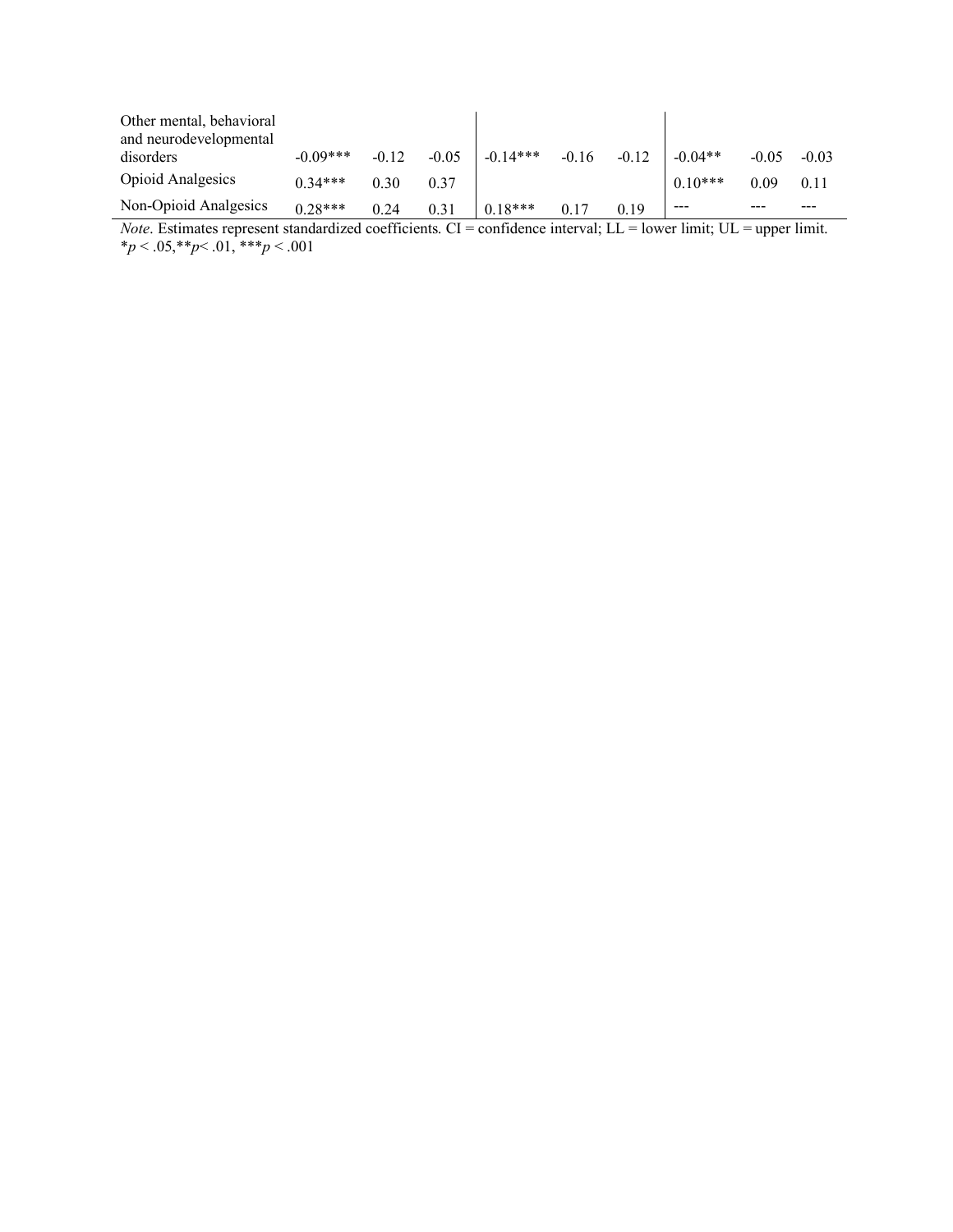| <b>Outcome Variables</b>                                                         | <b>Pain Severity</b> |         |               | <b>Opioid Analgesics</b> |          |                            | <b>Non-Opioid Analgesics</b> |         |         |
|----------------------------------------------------------------------------------|----------------------|---------|---------------|--------------------------|----------|----------------------------|------------------------------|---------|---------|
|                                                                                  |                      | 95% CI  |               |                          | 95% CI   |                            |                              | 95% CI  |         |
|                                                                                  | β                    | LL      | UL            | $\beta$                  | LL       | $\ensuremath{\mathsf{UL}}$ | $\beta$                      | LL      | UL      |
| <b>Predictor Variables</b>                                                       |                      |         |               |                          |          |                            |                              |         |         |
| Maximum Pain Score                                                               | ---                  | ---     | ---           | $0.68***$                | 0.60     | 0.76                       | $0.31***$                    | 0.25    | 0.37    |
| Mood Disorder<br>Diagnosis                                                       | $0.10***$            | 0.06    | 0.15          | $-0.26***$               | $-0.29$  | $-0.20$                    | $-0.02$                      | $-0.04$ | 0.02    |
| Maximum Pain Score x<br>Mood Disorder<br>Diagnosis                               | $---$                | ---     | $\frac{1}{2}$ | 0.05                     | 0.00     | 0.10                       | 0.04                         | 0.02    | 0.06    |
| <b>Covariates</b>                                                                |                      |         |               |                          |          |                            |                              |         |         |
| Year                                                                             | $0.05*$              | 0.00    | 0.10          | $-0.10***$               | $-0.13$  | $-0.07$                    | $-0.02$                      | $-0.04$ | 0.00    |
| Age                                                                              | $0.13***$            | 0.08    | 0.18          | $-0.04$                  | $-0.07$  | $-0.01$                    | $-0.02$                      | $-0.05$ | 0.01    |
| Sex                                                                              | $-0.12***$           | $-0.16$ | $-0.07$       | $0.08**$                 | 0.05     | 0.11                       | $-0.02$                      | $-0.04$ | 0.00    |
| Hispanic Ethnicity                                                               | $-0.03$              | $-0.08$ | 0.01          | 0.01                     | $-0.02$  | 0.04                       | 0.00                         | $-0.02$ | 0.02    |
| Medicare/Medi-Cal                                                                | 0.01                 | $-0.03$ | 0.06          | $-0.03$                  | $-0.06$  | 0.00                       | $0.07**$                     | 0.05    | 0.09    |
| Length of Stay                                                                   | $0.12***$            | 0.06    | 0.17          | $0.09***$                | 0.07     | 0.11                       | 0.00                         | $-0.02$ | 0.02    |
| <b>Anxiety Disorder</b><br>Diagnosis                                             | $0.08**$             | 0.04    | 0.13          | $-0.11***$               | $-0.14$  | $-0.08$                    | 0.01                         | $-0.01$ | 0.03    |
| Bacterial and viral<br>infections                                                | 0.00                 | $-0.05$ | 0.06          | 0.01                     | $-0.01$  | 0.03                       | 0.02                         | 0.00    | 0.04    |
| <b>Blood</b> diseases                                                            | $-0.08**$            | $-0.13$ | $-0.02$       | 0.04                     | 0.01     | 0.07                       | $-0.01$                      | $-0.04$ | 0.02    |
| Endocrine, nutritional,<br>and metabolic diseases                                | 0.01                 | $-0.05$ | 0.06          | $-0.20***$               | $-0.23$  | $-0.17$                    | 0.00                         | $-0.03$ | 0.03    |
| Diseases of the nervous<br>system                                                | $-0.10***$           | $-0.14$ | $-0.05$       | $-0.09**$                | $-0.12$  | $-0.06$                    | 0.03                         | 0.01    | 0.05    |
| Diseases of the<br>circulatory system                                            | 0.00                 | $-0.05$ | 0.06          | $0.06*$                  | 0.03     | 0.09                       | $-0.02$                      | $-0.04$ | 0.00    |
| Diseases of the<br>respiratory system                                            | $-0.02$              | $-0.07$ | 0.03          | 0.00                     | $-0.03$  | 0.03                       | 0.01                         | $-0.01$ | 0.03    |
| Diseases of the digestive<br>system                                              | 0.04                 | $-0.01$ | 0.09          | $0.08**$                 | 0.05     | 0.11                       | 0.03                         | 0.01    | 0.05    |
| Diseases of the<br>musculoskeletal system<br>and connective tissue               | 0.03                 | $-0.02$ | $0.08\,$      | $0.14***$                | 0.12     | 0.16                       | $0.01\,$                     | $-0.01$ | 0.03    |
| Diseases of the<br>genitourinary system                                          | $0.00\,$             | $-0.06$ | 0.05          | $0.08***$                | $0.06\,$ | 0.10                       | $-0.03$                      | $-0.05$ | $-0.01$ |
| Congenital<br>malformations,<br>deformations and<br>chromosomal<br>abnormalities | $-0.05*$             | $-0.11$ | 0.00          | $0.10***$                | $0.08\,$ | 0.12                       | 0.02                         | 0.00    | 0.04    |
| Injury, poisoning and<br>certain other<br>consequences                           | $-0.04$              | $-0.09$ | 0.01          | $0.16***$                | 0.14     | 0.18                       | $-0.04$                      | $-0.06$ | $-0.02$ |

**Table 5.** Regression Model Results: Mood Disorder Diagnosis (*N* = 1,042)